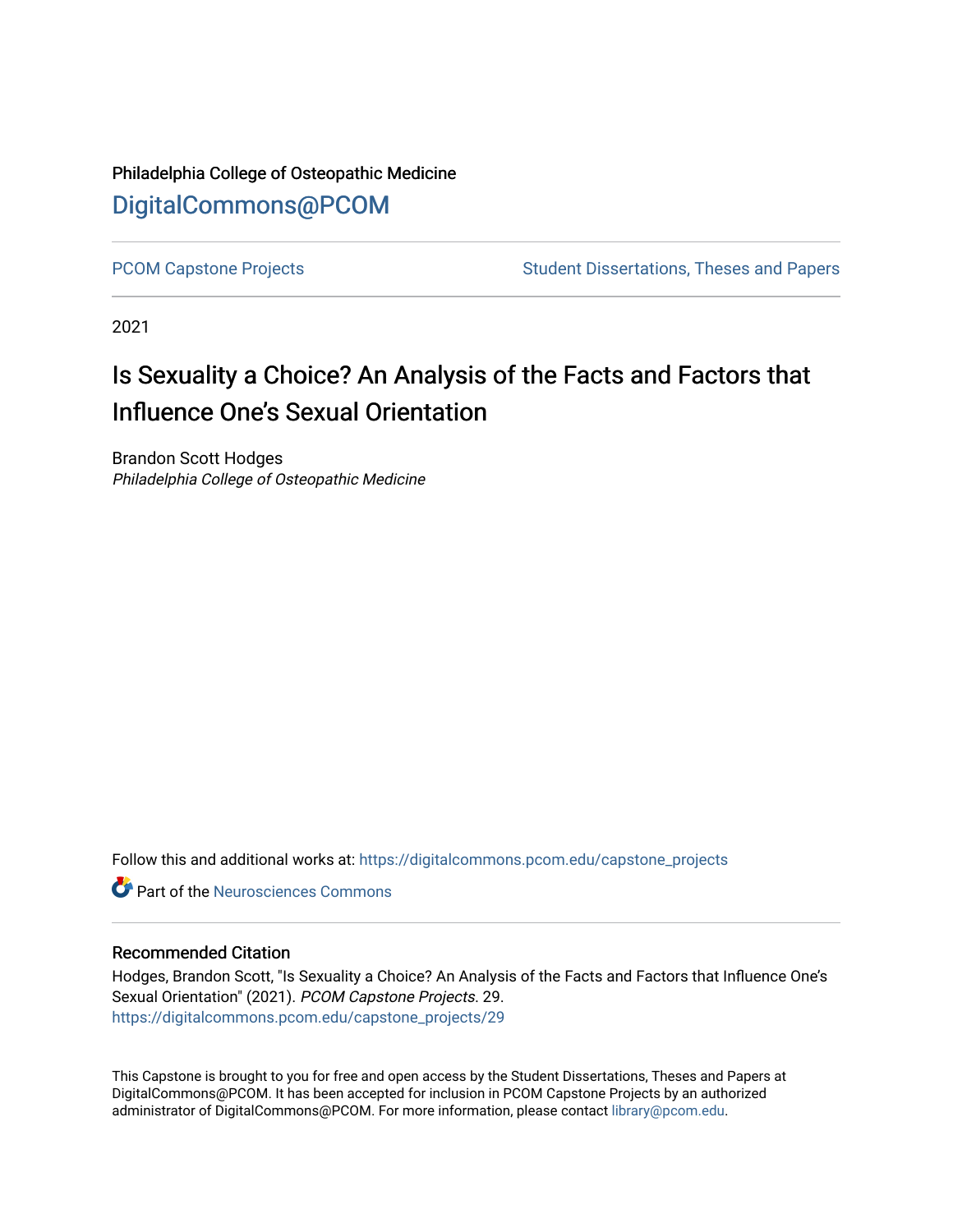Philadelphia College of Osteopathic Medicine Graduate Program in Biomedical Sciences School of Health Sciences

# **Is Sexuality a Choice? An Analysis of the Facts and Factors that Influence One's**

## **Sexual Orientation**

A Capstone in Neurobehavioral Science by Brandon Scott Hodges Copyright May 2021 Brandon Scott Hodges

Submitted in Partial Fulfillment of the Requirements for the Degree of Master of Science in Biomedical Sciences, Neurobehavioral Science Concentration

May 2021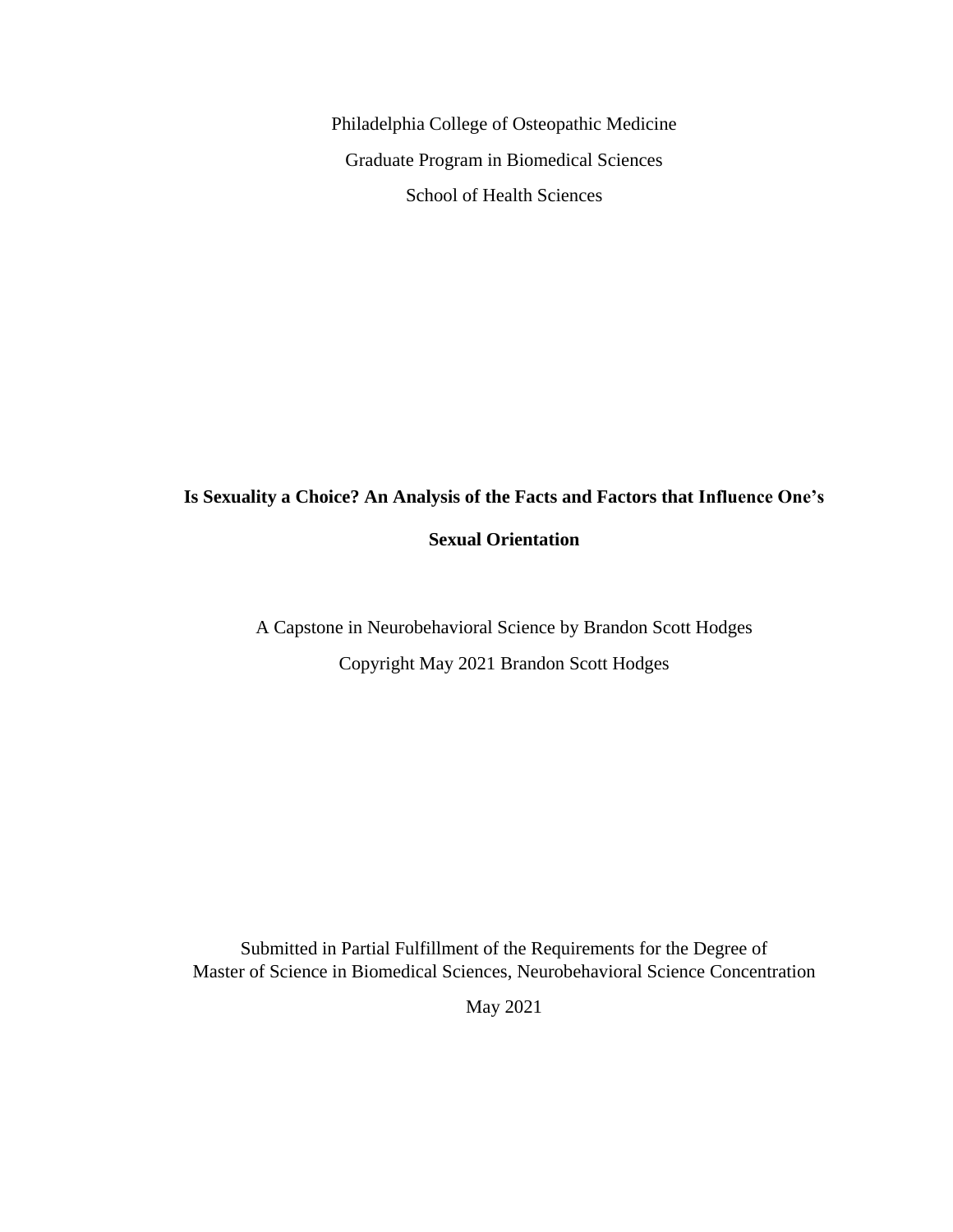## **ABSTRACT**

Sexual orientation is often viewed as the sex or gender to which one is attracted to; however, it is not that simple. Also, though many believe the default is for one to be attracted to the opposite sex and any other claim of sexual attraction is a choice; that is not true. Sexual orientation is the result of a complex combination of one's genes, environment, and hormones. As a result, not only is sexuality not a choice, but just as there are so many different colors, there are so many different sexual orientations beyond heterosexual, such as homosexual, bisexual, and pansexual, just to name a few. At the end of the day, sexual orientation is more like a giant web of endless possibilities as opposed to merely heterosexual or a sliding scale between heterosexual and homosexual.

Furthermore, though one's sexuality is fluid, meaning it can change over time and this fluidity has to occur naturally. As a result, expecting someone to simply stop their attraction as if they were turning off a switch or expecting conversion therapy to change their attraction is futile. In this review, the objective is to explore the science behind sexual orientation by analyzing research papers on the topic. This review will pay particular attention to examining "Large-scale GWAS reveals insights into the genetic architecture of same-sex sexual behavior", since it is the first study to find the existence of multiple "gay genes" and quantify the extent to which genes influence one's sexuality. The review will also examine similar papers as well as papers focusing on the environmental and hormonal influences on one's sexual orientation.

Moreover, the review will analyze the results of some of the research methods and strategies used in these papers, such as twin-studies, animal studies, longitudinal studies,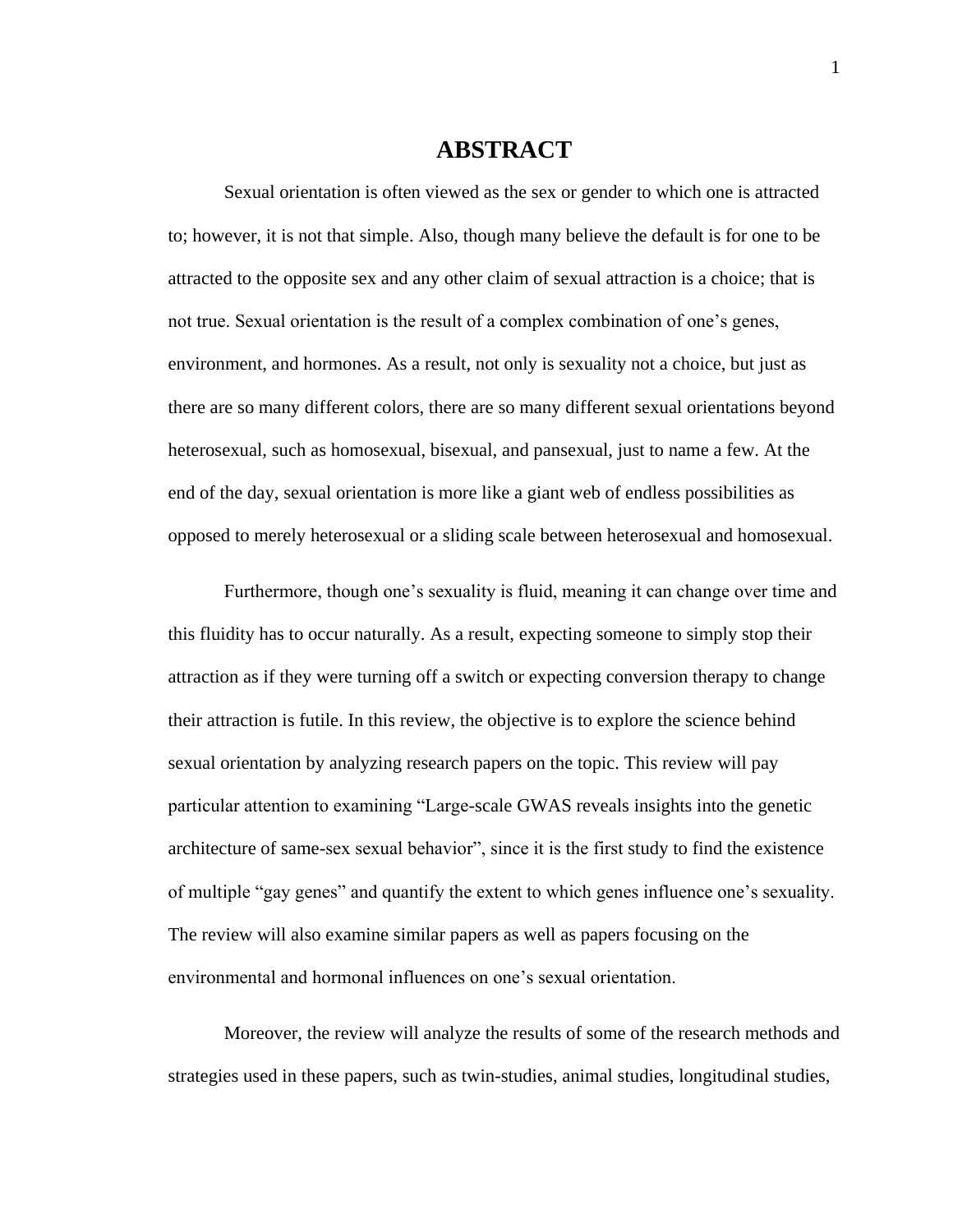and surveys. By the end of this review, the facts and analysis should support the hypothesis that sexual orientation is the result of a complex combination of one's genes, environment, and hormones. Also, the facts and analysis should create a clear picture that one's sexual orientation is not a choice, nor is living a non-heterosexual lifestyle.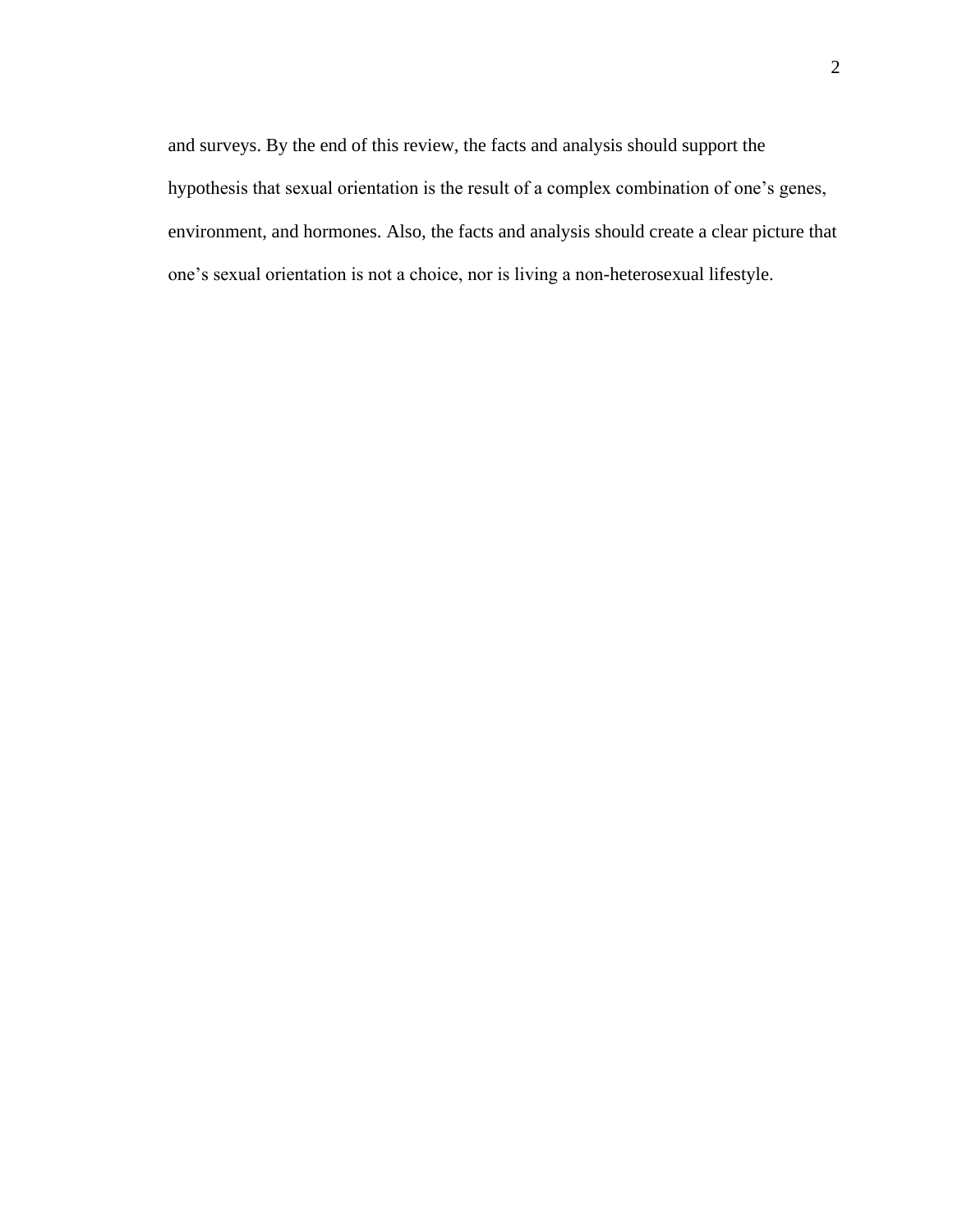## **INTRODUCTION**

The Lesbian, Gay, Bisexual, Trans, Queer, Intersex (LGBTQI)+ community refers to individuals who identify as not heterosexual, aka straight. In other words, LGBTQI+ individuals are more than just individuals who are not attracted to or not solely attracted to the opposite sex. LGBTQI+ is an umbrella term that refers to any individual whose identity differs from society's assumption that heterosexuality is the default, normal, or preferred sexual orientation, aka a heteronormative world view. Furthermore, the LGBTQI+ can also refer to individuals whose identify differs from the assumption that all men are masculine, all women are feminine, and that there are only two sexes (Flores et al. 2017).

Historically speaking, LGBTQI+ individuals have existed for as long as there has been life on this planet and have reached across all demographic barriers (such as economic, racial, sex, religious, etc.). For example, historical records describe art that shows LGBTQI+ individuals in ancient societies such as Ancient Greece and Ancient Rome (Wyatt, 2016). Researchers have even found LGBTQI+ individuals in other species, specifically, researchers have observed same-sex behavior in over 450 different species such as dogs, cats, chimpanzees, and giraffes. Despite homosexuality being observed in hundreds of species, homophobia (a prejudice or dislike of gay people) is ironically only found in one species; humans (Fraïssé & Barrientos, 2016).

The reason homophobia is found in humans is due to a variety of factors, the most prominent being in many cultures and religions, homosexuality is condemned. For example, in Christianity, the bible refers to homosexuality as a sin and an abomination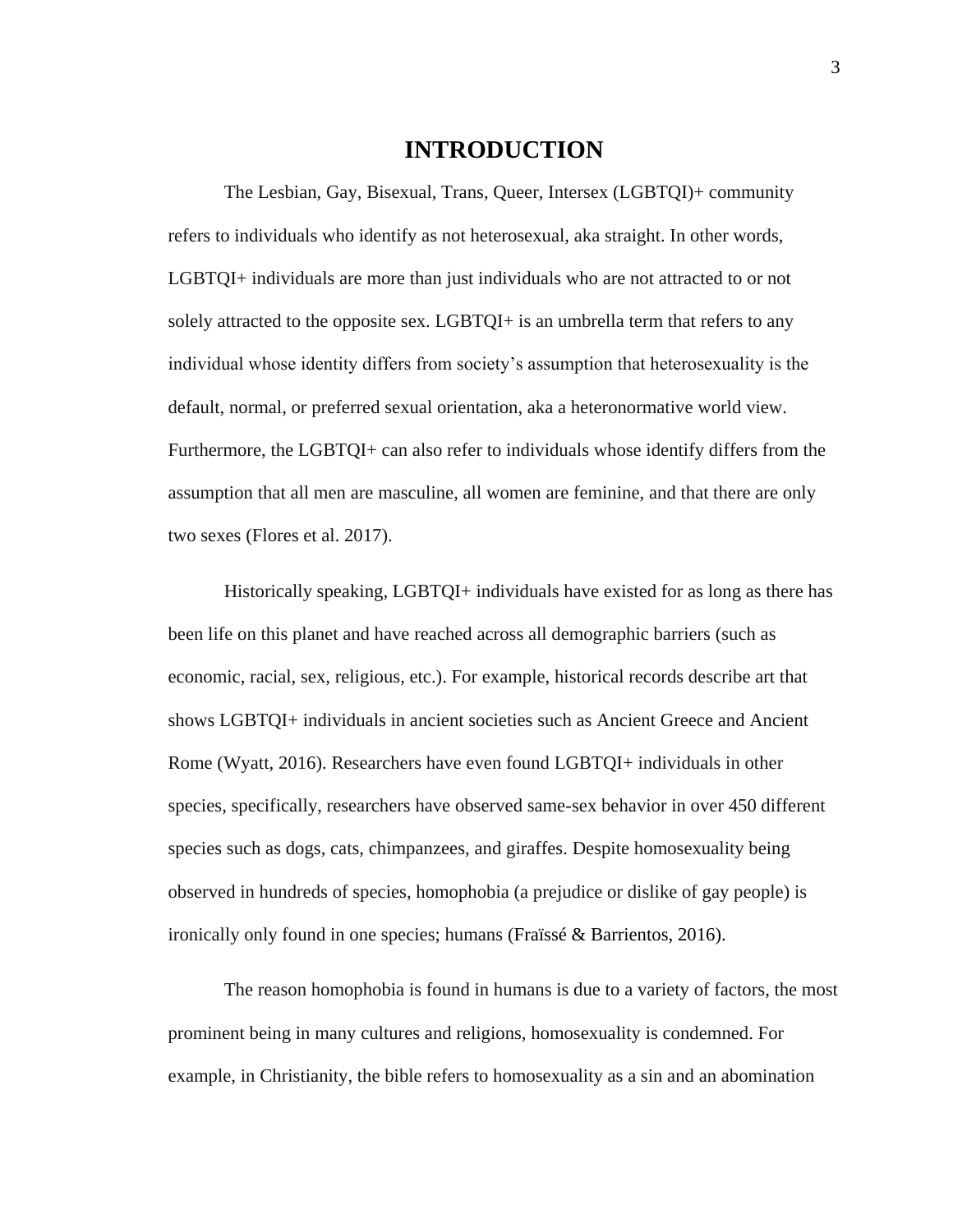(Loue, 2020). Another reason homophobia exists is that many people do not know that much about the LGBTQI+ community and what they do know are mostly stigmas and outdated, false information. The final reason homophobia exists is because LGBTQI+ individuals are a minority, with statistically only 2%-10% of most populations identifying as not heterosexual. As a result, LGBTQI+ individuals are subjected to similar judgment, criticism, and disparity as other minorities (Dessel et al. 2017). It should be noted this small percentage (2%-10%) of people identifying as LGBTQI+ is mostly believed to be due to the fact many individuals are afraid to come out and identify as LGBTQI+ for fear of being ostracized or discriminated against in their community. For example, many LGBTQI+ individuals are scared they will not be accepted if they come out, especially by their loved ones; some individuals have even been exiled, and some children have been kicked out of their house (Giannobile et al. 2016). Furthermore, LGBTQI+ individuals are subjected to severe persecution and violence; for example, the Orlando shooting at a gay nightclub in 2016 was not only considered a hate crime, but it was the worst shooting in American history at the time even though there have been so many shootings of different populations (Stonehem, 2016). Moreover, LGBTQI+ individuals in many countries do not have the right to marry, they fear their marriage will not be recognized in other parts of the world such as in Africa, it is harder for LGBTQI+ to adopt, and they fear their children or parental rights may be taken away. In many places, LGBTQI+ individuals not only have decreased protections but in many cases no protections under the law, especially in cases of discrimination and overall fundamental civil rights that everyone else has (Kaufman & Compton, 2020).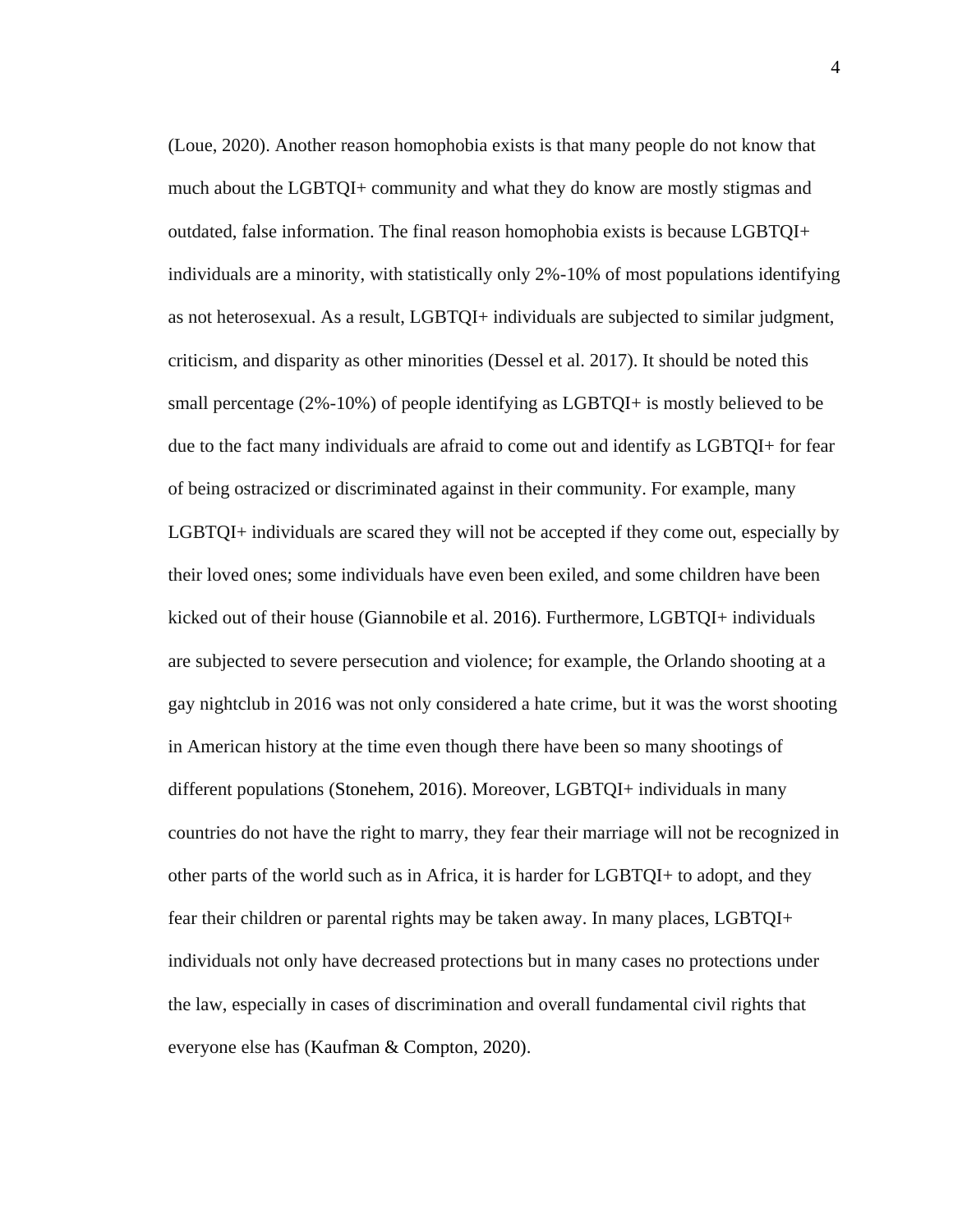Despite all of the homophobic disadvantages, the number of LGBTQI+ individuals have been increasing over time, especially with the younger generations. This increase is due to the work of LGBTQI+ organizations, LGBTQI+ culture appearing in media, science improving our understanding about sexuality, people (especially children) being educated about the LGBTQI+ relations, and society promoting diversity and acceptance. In short, this increase in LGBTQI+ individuals is not because there are necessarily more LGBTQI+ individuals, but rather more individuals are more comfortable with coming out in recent years due to the positive change in laws and public opinion of the LGBTQI+ community (Jones, 2021). Unfortunately, despite society's changing view as well as the historical, statistical, and scientific evidence to the contrary, there still has not been a study that has confidently been able to suggest that one's sexual orientation is not a choice.

## **BACKGROUND**

In the scientific community, sexual orientation has long been disputed to be caused by various factors such as biological, genetic, environmental, choice, or physical or mental defects. Furthermore, due to the complexity of factors for sexual orientation behavior, there have only been a limited number of studies on the subject. There have only been a small number of reliable conclusions drawn from those studies. The findings that have been gathered from these previous studies (mostly family studies and twin studies) suggest that one's sexual orientation is at least partially genetically influenced,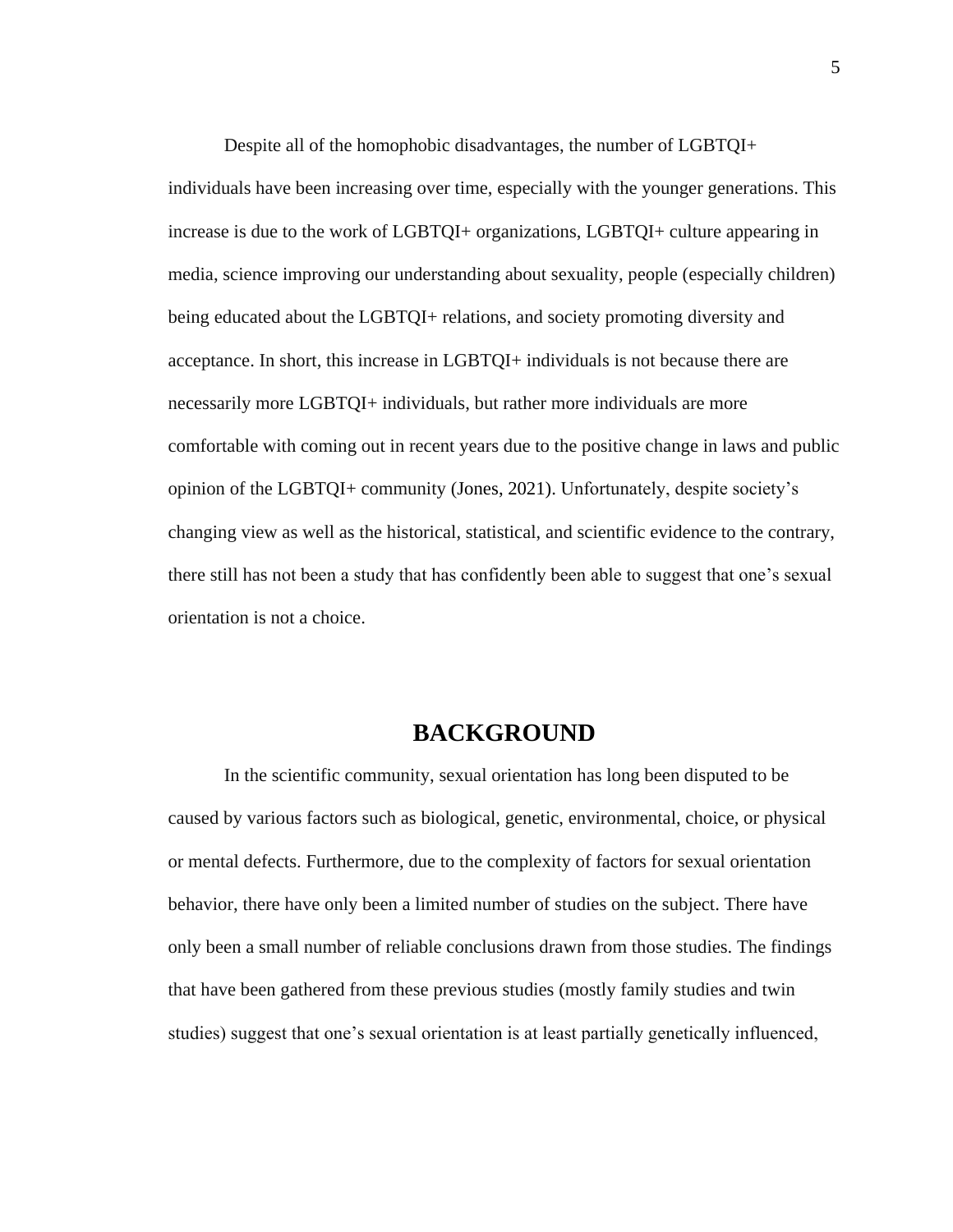although the attempts to determine what specific genes contribute to same-sex behavior have been mostly unsuccessful until recently (Bailey et al. 2016).

What makes the paper "Large-scale GWAS reveals insights into the genetic architecture of same-sex sexual behavior" so unique is it is the largest study for same-sex behavior to date, and the data has been gathered from multiple countries and organizations. Furthermore, the study identifies factors, specifically genetic factors, that are primarily responsible for contributing to same-sex behavior. The study also asks whether genes influence same-sex attraction, same-sex behavior, and non-heterosexual identity the same in males and females as well as whether sex hormones contribute to same-sex behavior?

Researchers conducted a Gene-Wide Association Study (GWAS) to address the previously stated questions. A GWAS is a method that scans biomarkers, in this case, single nucleotide polymorphisms (SNPs), in the genome of many individuals that express a particular phenotype. Usually, a GWAS is used to detect possible diseases, and researchers can use the genetic associations found in GWASs to better treat and cure individuals with the phenotype. For example, GWASs have helped identify variations that contribute to one's risk for diseases such as obesity. Crohn's, heart, and Parkinson's disease. Basically, a GWAS is good at finding associated genetic variations, which can serve as a useful guide to help lead researchers to at-risk regions of the genome (Ganna et al. 2019).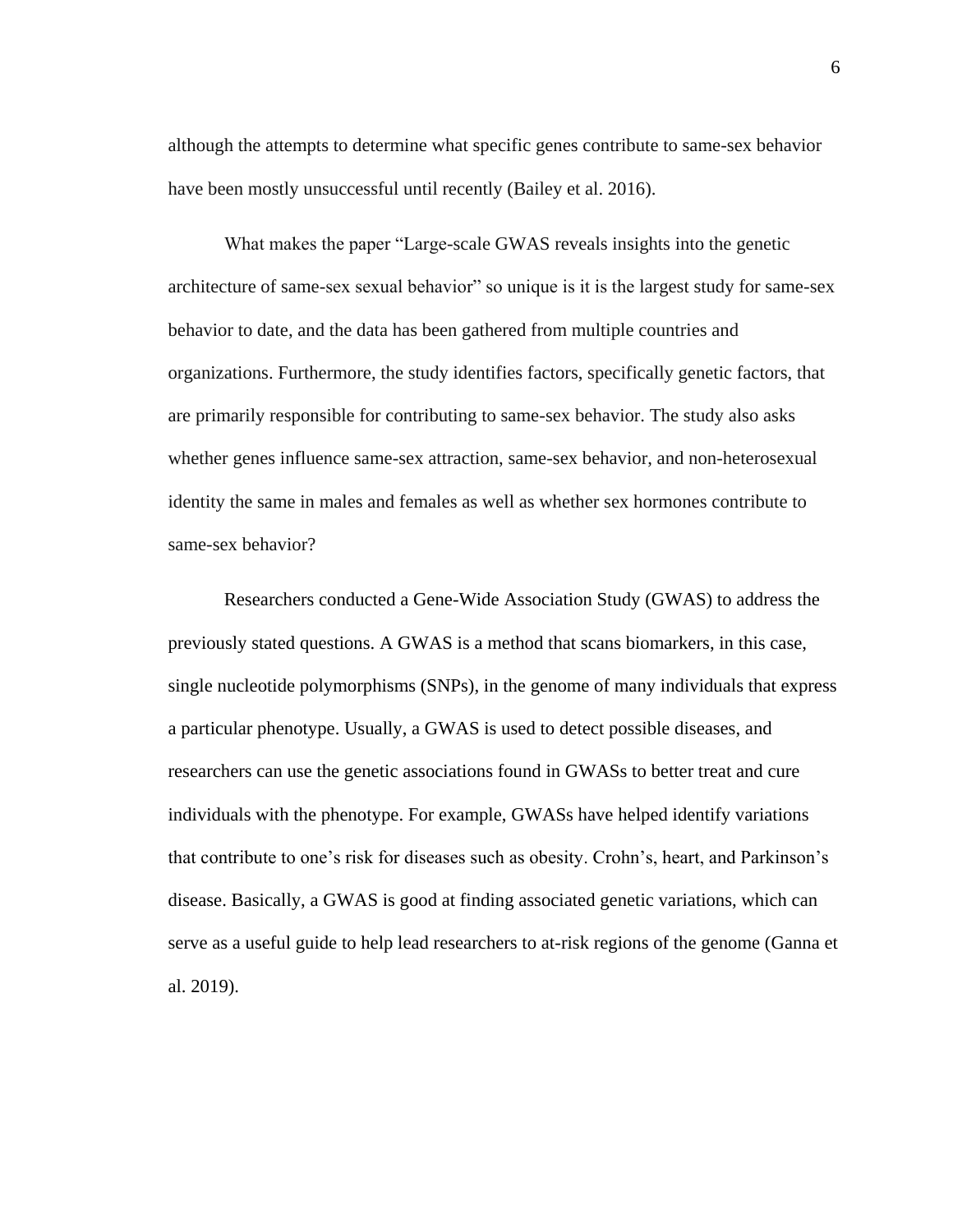#### **Gene-Wide Association Study General Methods**

After deciding on the method, the researchers began to gather biological data. They collected data from a cohort of research participants from 23andMe from western countries (predominately the United States) and the Biobank in the United Kingdom (UK). The study included about 500,000 participants (both male and female). The 23andMe sample had approximately 70,000 participants and was comprised of 23andMe customers who consented to participate in research as well as who chose to complete a survey about sexual orientation. The UK Biobank sample had 400,000+ participants and was composed of a genotyped sample of UK residents aged 40-70. In total, the researchers used data from genotyped individuals from five cohorts who provided selfreported information. Informed consent was received from all individuals participating in the studies, which their local research ethics committee then approved. It is important to note that the researchers dropped individuals from the study whose biological sex and self-identified sex did not match. In other words, they did not include any transgender or intersex individuals. The researchers acknowledge that this is an important limitation to their study that they hope will be addressed in future studies. Also, additional experiments and analyses were done in the study, but this paper focuses on those related to the GWAS. Furthermore, in this study, the researchers performed four GWASs, each focusing on different variables Ganna et al. 2019).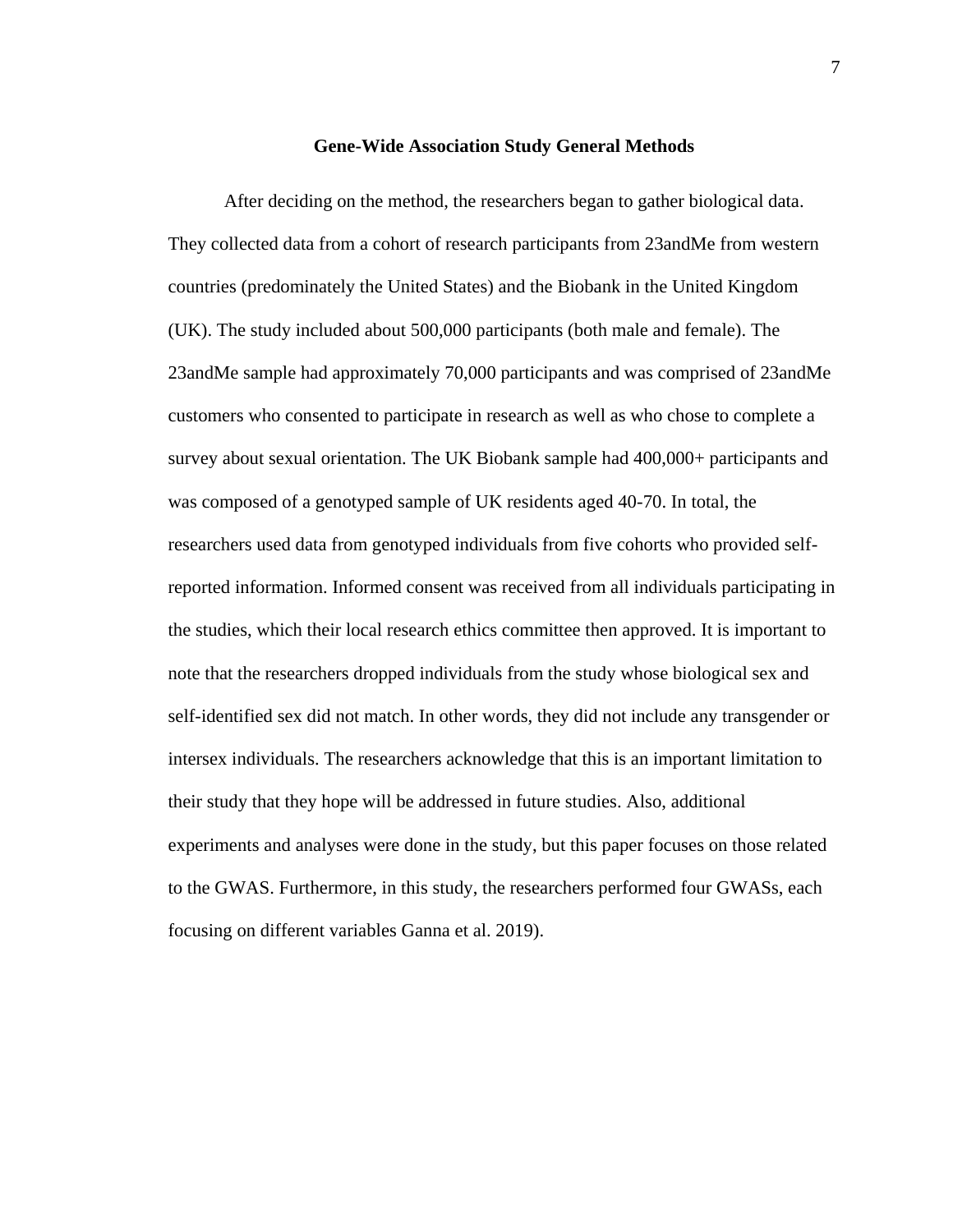#### **Standard Quality Control Check**

Before the researchers performed their GWAS, they had to perform a standard quality control check. They did this by assessing whether same-sex sex behavior clustered in families in a way that was consistent with genetic influences of the phenotype of same-sex behavior. In other words, the researchers examined if there was a correlation between the presence of same-sex behavior in families and the genetic influences on same-sex behavior. After the standard quality control check, the researchers began the GWAS (Ganna et al. 2019).

What the researchers determined for the standard quality control check was, among the pairs of individuals in the UK Biobank that were related at the level of first cousins or closer, the more closely related individuals were more were to display samesex behavior consistently. The researchers estimated this broad-sense heritability to be 32.4%, which means that genes contribute 32.4% to the trait's heritability. This finding was consistent with the estimates of previous smaller twin studies (Ganna et al. 2019).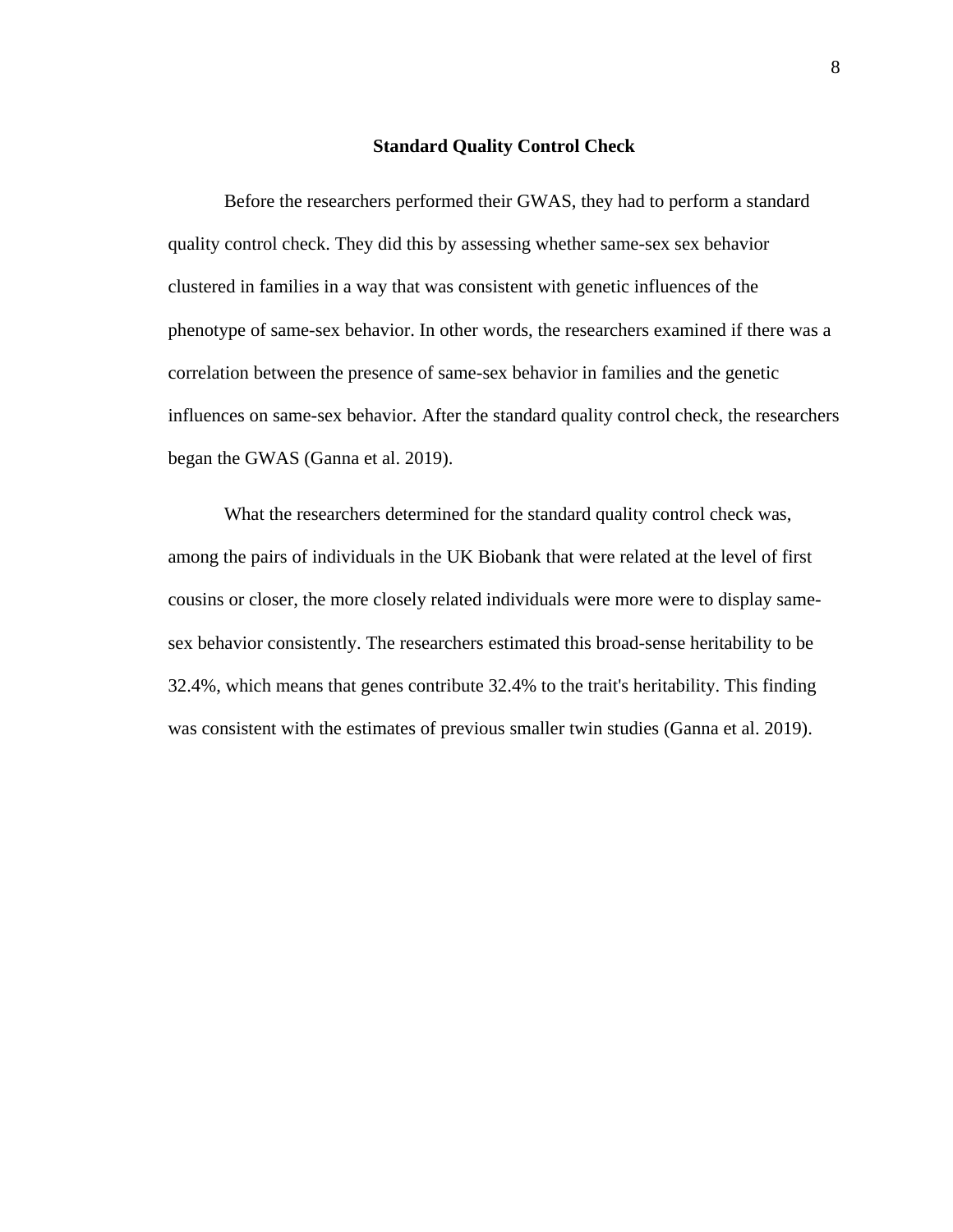## **RESEARCH STRATEGIES**

All of the references in this paper were retrieved via Refworks and Google Scholar. The research strategies used in this paper were an analysis of several papers concerning LGBTQI+ individuals such as twin-studies, population and demographic studies, longitudinal studies, and surveys. This review also examines papers focusing on the environmental and hormonal influences on one's sexual orientation. Furthermore, this paper conducted a heavy examination of the paper "Large-scale GWAS reveals insights into the genetic architecture of same-sex sexual behavior". The review focused on "Large-scale GWAS reveals insights into the genetic architecture of same-sex sexual behavior" because it was the first study to quantify the extent to which genes influence one's sexuality as well as find the existence of multiple "gay genes". Furthermore, this paper analyzes the results of some of the research strategies and methods in these papers. Following the analysis of the papers a review was done with much of it being left open ended in the hopes it will be expanded on by future studies.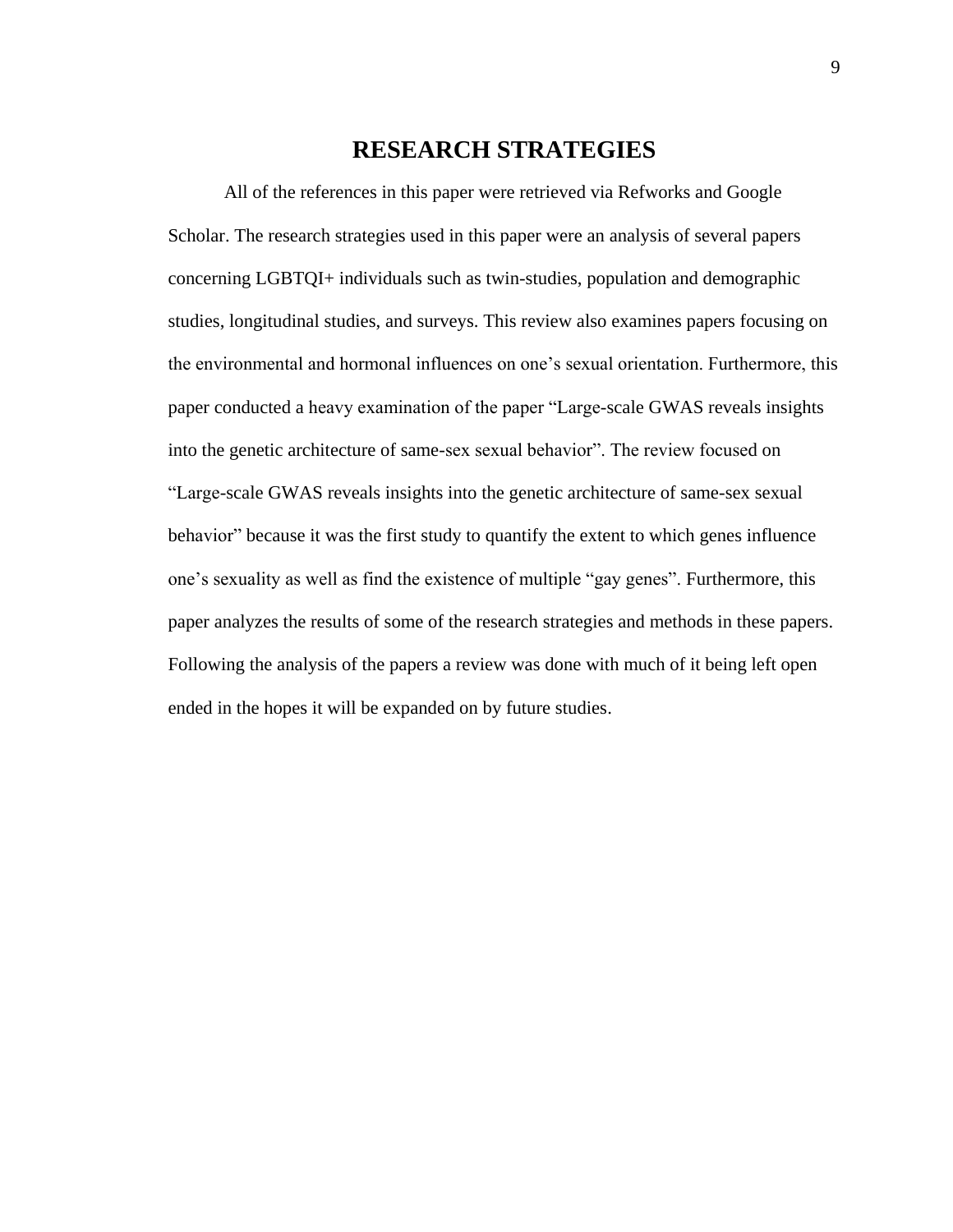## **RESULTS AND DISCUSSION**

#### **Gene-Wide Association Study Experiment 1**

For GWAS experiment 1, the researchers performed a GWAS in the UK Biobank sample to identify genetic variants, which were largely SNPs associated with same-sex behavior. They also performed a GWAS in the sample from 23andMe to increase the results' power and generalizability. The researchers then estimated the genetic correlation between different heritable traits to determine how consistent the genetic influences were on samesex behavior between the two samples. Finally, the researchers then meta-analyzed the two sample sets using a Multi-Trait Analysis of GWAS (MTAG), which is an analysis that models the genetic correlations to determine the meta-analytic weights of the two samples (Ganna et al. 2019).

Regarding the GWAS experiment 1, in the UK Biobank sample, 4.1% of males and 2.8% of females reported engaging in same-sex behavior with higher rates among younger participants. In the 23andMe sample, about 18.57% of participants reported engaging in same-sex behavior (additional information about the demographics was not discussed). Also, the unusually high number of individuals reporting same-sex behavior in the 23andMe sample was believed to be because individuals who engaged in same-sex behavior were assumed to be more likely to participate the sexual orientation survey (Ganna et al. 2019).

Concerning their estimation of genetic correlation between different heritable traits, the researchers found the genetic correlation was high between same-sex behavior and was also high between 28 different traits in the UK Biobank and 23andMe samples;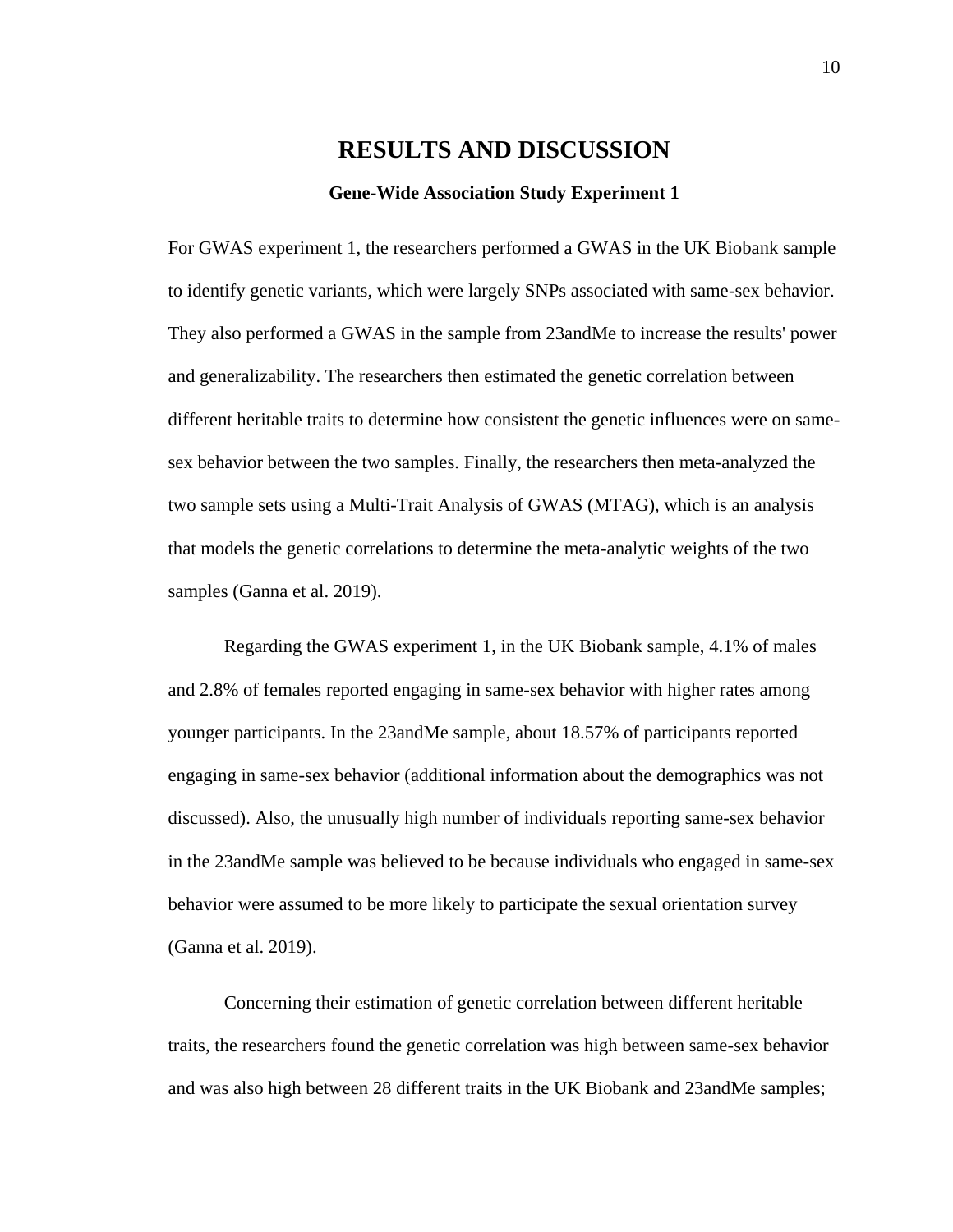however, there were a few differences. For example, in females, the genetic correlations between same-sex behavior and anorexia were in opposite directions in the UK Biobank and 23andMe data; in other words, they were positively and negatively correlated, respectively (Ganna et al. 2019).

Finally, the results of the MTAG showed that about 27,000 participants reported same-sex behavior. Overall, the GWAS 1 experiment results indicated that the genetic influences on same-sex behavior in the BioBank and 23andME samples are similar. Furthermore, the researchers were able to identify two genome-wide significant signals, in other words, two SNPs (rs1111497512q21.31 and rs102618577q31.2) for same-sex behavior (Ganna et al. 2019).

In regard to these loci, the researchers discovered the locus encompassing rs34730029-11q12.1 contains several olfactory receptor genes that were significantly associated with same-sex behavior. This SNP is correlated with a missense mutation in OR5A1 that has been known to have a substantial effect on the sensitivity to certain scents and has had several indications of being involved in sex hormone regulation. Although the underlying mechanism is unclear, this supports previous findings that there is a link between olfaction and reproductive function, such as in individuals with Kallmann syndrome. Furthermore, the other SNP (rs1111497512q21.31) is linked to male pattern balding and is near a gene relevant to sexual differentiation. As a result, the idea that sex-hormone regulation may be involved in the development of same-sex behavior is strengthened (Ganna et al. 2019).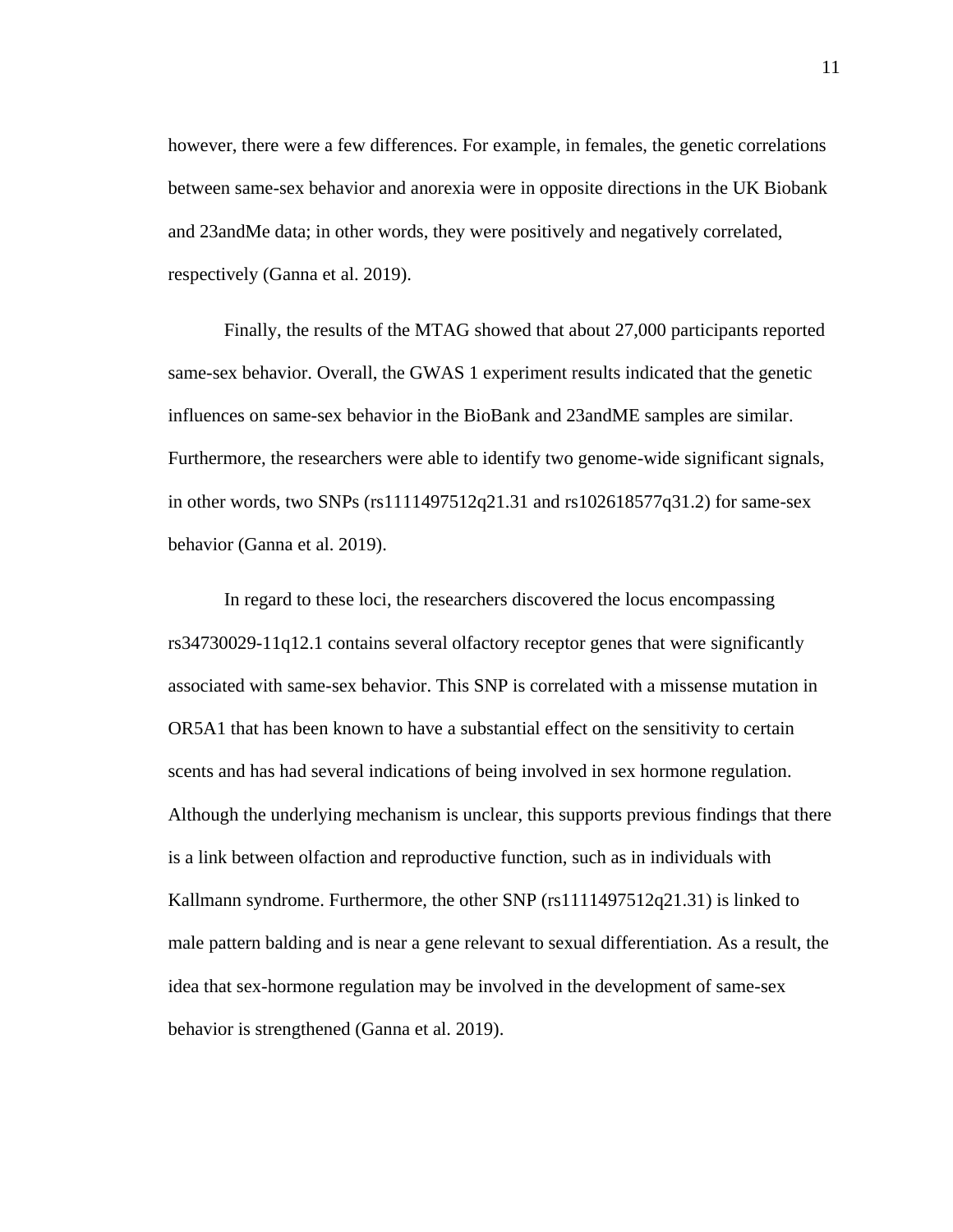#### **Gene-Wide Association Study Experiment 2**

For GWAS experiment 2, the researchers wanted to perform a sex-specific analysis to assess differences in females' and males' effects. In other words, the researchers conducted another GWAS, but this time the independent variables were sex (Ganna et al. 2019).

Concerning the GWAS experiment 2, the results suggested only a partially shared genetic architecture across the sexes. This is important because other studied traits show much higher genetic architectures across sex genetic correlations in the past. Furthermore, through this GWAS, the researchers were able to identify the two additional SNPs in males (rs28371400-15q21.3 and rs34730029-11q12.1), which showed no significant association in females. On the other hand, they found one SNP in females (rs13135637-4p14), which showed no significant association in males. These three SNPs were replicated in other independent samples in meta-analyzed replication datasets; however, they had minimal effects. For example, in the UK Biobank, males with a specific genotype had a 0.4% higher prevalence of same-sex behavior than those with a different genotype. Despite these small effects, these results are important because the researchers determined the contribution of all measured common SNPs aggregated together was estimated to be 8%-25% variation in male and females same-sex behavior. This finding is significant because it means that when added together, these SNPs contribute to 8-25% of same-sex behavior in males and females. These results suggest that same-sex behavior, like most complex human traits, is influenced by the small additive effects of many genetic variants, most of which cannot be detected at this study's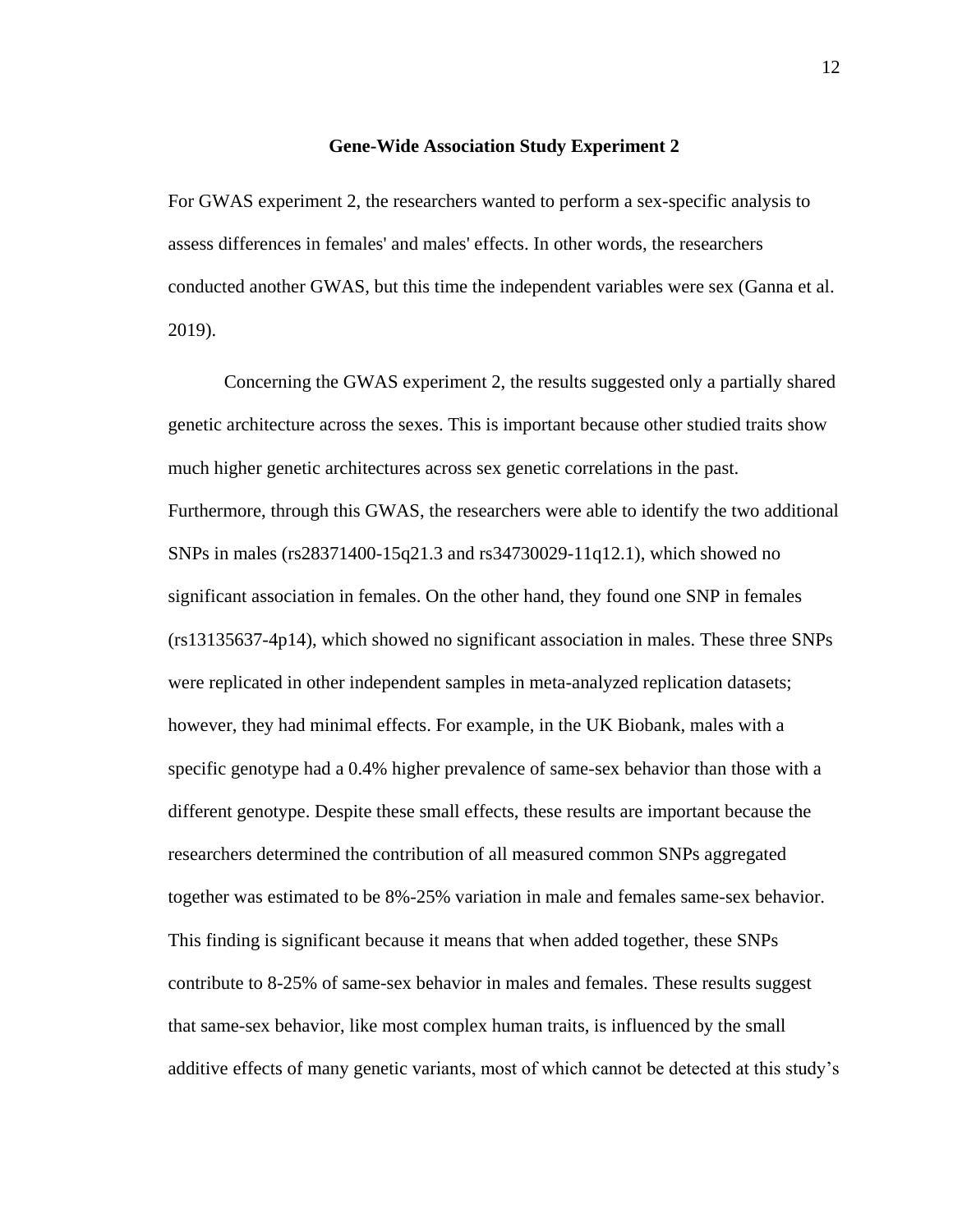current sample size. Due to these results, the researchers also show that the degree each chromosome contributes to heritability in same-sex behavior is proportional to the chromosome's size (Ganna et al. 2019).

Furthermore, in contrast to previous linkage studies, the researchers found no excess of SNPs on the X-chromosome. It is important to note that all the SNPs measured, when combined, do not capture the entirety of family-based heritability. What is meant by this is the results from the GWAS suggest genes contribute 8%-25% to same-sex behavior, while other studies that use family-based methods of gathering data suggests genes contribute 32% to same-sex behavior. This suggests family heritability contributes to same-sex behavior about three times more than SNP-heritability. The study's research suggests the reasons behind this discrepancy are likely due to variants not captured by genotyping arrays, nonadditive genetic effects, and phenotypic heterogeneity (Ganna et al. 2019).

#### **Gene-Wide Association Study Experiment 3**

In their study, the researchers defined the primary phenotype as having or never having had a same-sex partner in order to maximize the sample size and increase the power to detect SNP associations; however, this failed to capture the multifaceted richness and complexity of human sexual orientation. As a result, to explore the consequences of this simplification (in other words, their primary phenotype), the researchers performed a third GWAS pursuing genetic analyses across different aspects of sexual orientation and behavior. Specifically, the researchers conducted a GWAS on participants that reported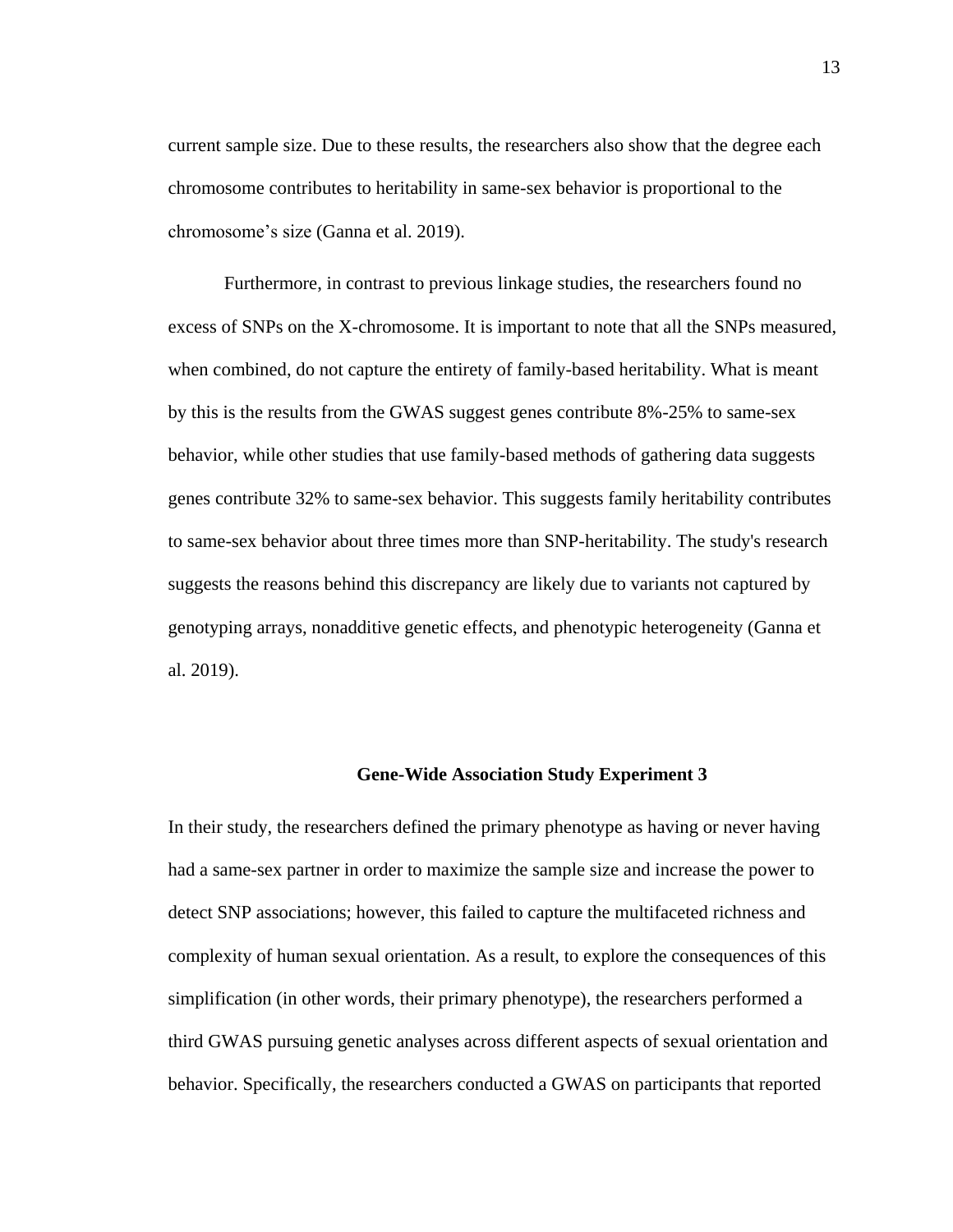same-sex behavior focusing on the proportion of same-sex partners/total sexual partners; a higher value indicated a higher proportion of same-sex partners. The UK Biobank and 23andMe variables were heritable and genetically correlated with each other, so the researchers used MTAG to meta-analyze across the two studies for subsequent analyses (Ganna et al. 2019).

Regarding the GWAS experiment 3, the researchers found little evidence for a genetic correlation between same-sex/total sexual partners' proportion among individuals reporting same-sex behavior with the same-sex behavior variable. These findings suggest there is no single continuum from opposite-sex to same-sex behavior. In other words, the results suggest that sexuality does not lie on single spectrum from strictly homosexual to heterosexual; it is more complicated than that (Ganna et al. 2019).

#### **Gene-Wide Association Study Experiment 4**

(Ganna et al. 2019). The researchers also examined the possibility of different genetic variants being responsible for the difference between heterosexual behavior and the varying degrees to which one may exhibit same-sex behavior within non-heterosexuals. To do so, they performed an additional GWAS on the UK Biobank data on the traits of participants whose total sexual partners were:

- 1. Less than a third same-sex.
- 2. Between a third and two-thirds same-sex.
- 3. More than a third same-sex.
- 4. Exclusively same-sex.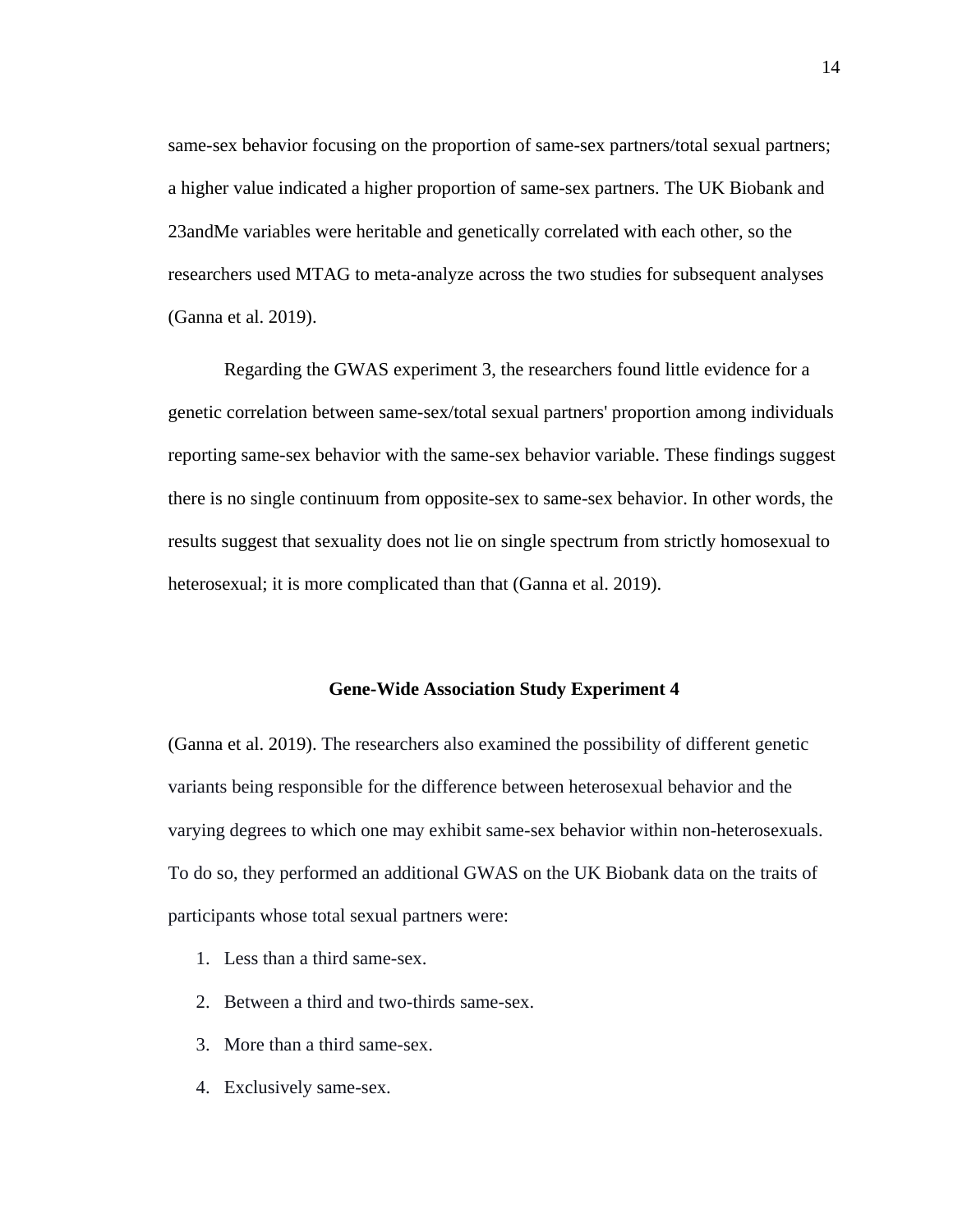Concerning the GWAS experiment 4, the results indicated partly different genetic variants being responsible for the difference between heterosexual behavior and the varying degrees to which one may exhibit same-sex behavior within non-heterosexuals. Lastly, using additional measures from 23andMe, the researchers showed strong genetic correlations of same-sex behavior with factors assessing same-sex attraction, identity, and fantasies, which suggest that largely the same gene variants influence these different aspects of sexual orientation (Ganna et al. 2019).

#### **Methods for Other Follow Up Experiments**

By using summary statistics from the GWASs, the researchers explored the genetic correlations between same-sex behavior and 28 other relevant traits that they chose before the analysis. In particular, the researchers chose mental health traits because they are substantially heritable. The researchers also chose mental health traits because previous population surveys have shown an elevated risk of adverse mental health outcomes (such as depression, anxiety, or substance use) in sexual minority populations such as non-heterosexual populations (Ganna et al. 2019).

Regarding the other follow-up experiments, the researchers found several personality traits (loneliness and openness to experience), risky behaviors (smoking and cannabis use), and mental health disorders, which are significantly genetically correlated with same-sex behavior. They found in both sexes that same-sex behavior was positively genetically correlated with several mental health traits. The researchers emphasize that the causes of these genetic correlations are unclear and could be generated by any number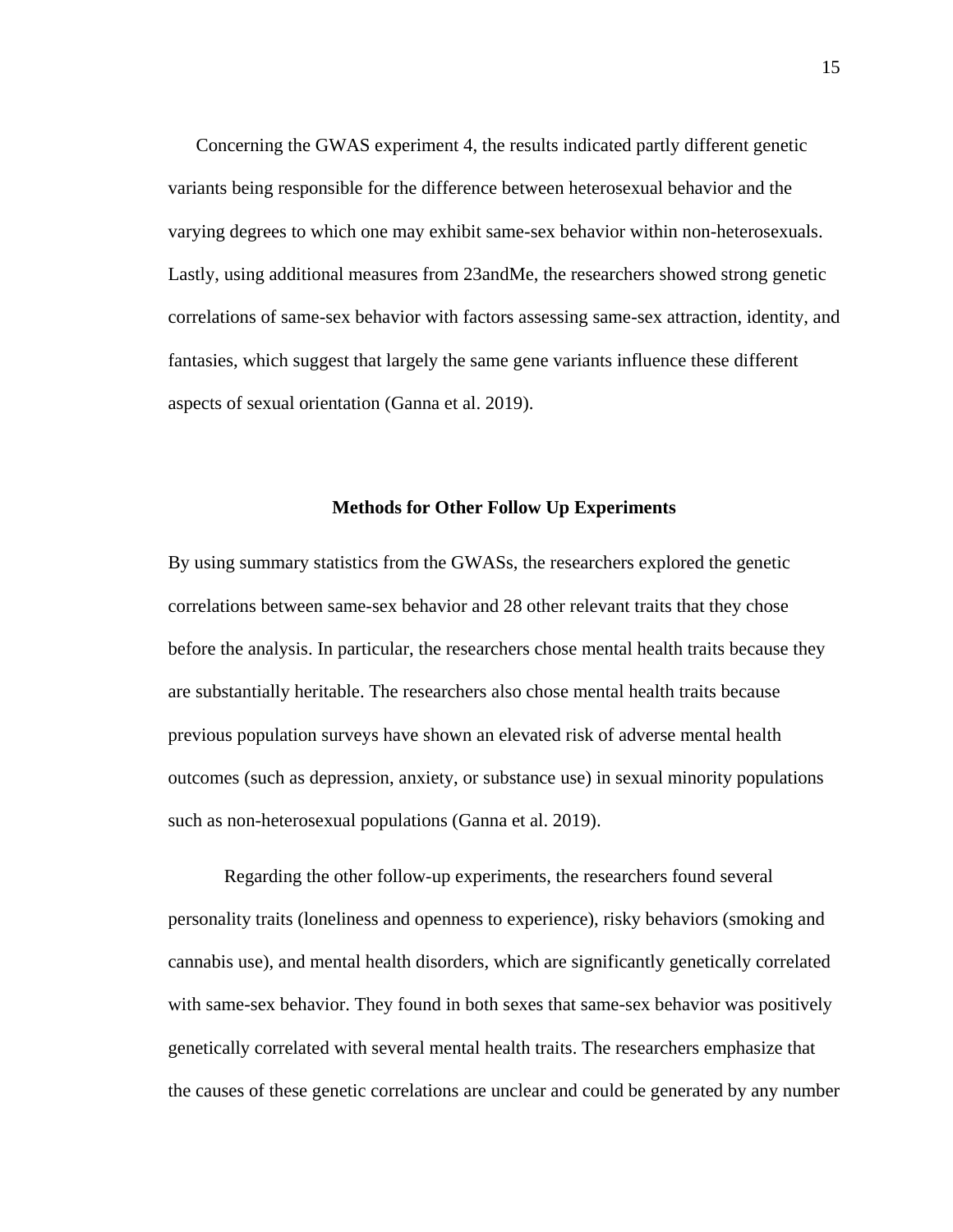of factors such as prejudice against individuals engaging in same-sex behavior. Some associations were sex-specific, such as the genetic correlations with bipolar disorder, cannabis use, and how the number of sexual partners was significantly higher in females than in males (Ganna et al. 2019).

## **Conclusions**

The conclusions were that the researchers performed a genome-wide association study on about 500,000 individuals and identified five loci that were significantly associated with same-sex behavior. The researchers established that the underlying genetic architecture is highly complex, and there is certainly no single "gay gene". On the contrary, sexuality is the result of many loci with individually minor effects, spread out across the whole genome and partly overlapping in females and males. Added together, the sum of these SNPs contribute to the predisposition of same-sex behavior. Also, in aggregate, all SNPs account for only 8%-25% of same-sex behavior. Therefore, the findings can only explain genetic heritability at the population level and cannot meaningfully predict an individual's sexual preference

Some additional conclusions were though the study focused on the genetic basis of same-sex sexual behavior, several of the results point to the importance of sociocultural context as well. For example, the researchers observed changes in the prevalence of reported same-sex behavior across time, which raises questions about how genetic and sociocultural influences on sexual behavior might interact. The researchers also observed different genetic influences on same-sex behavior in females and males,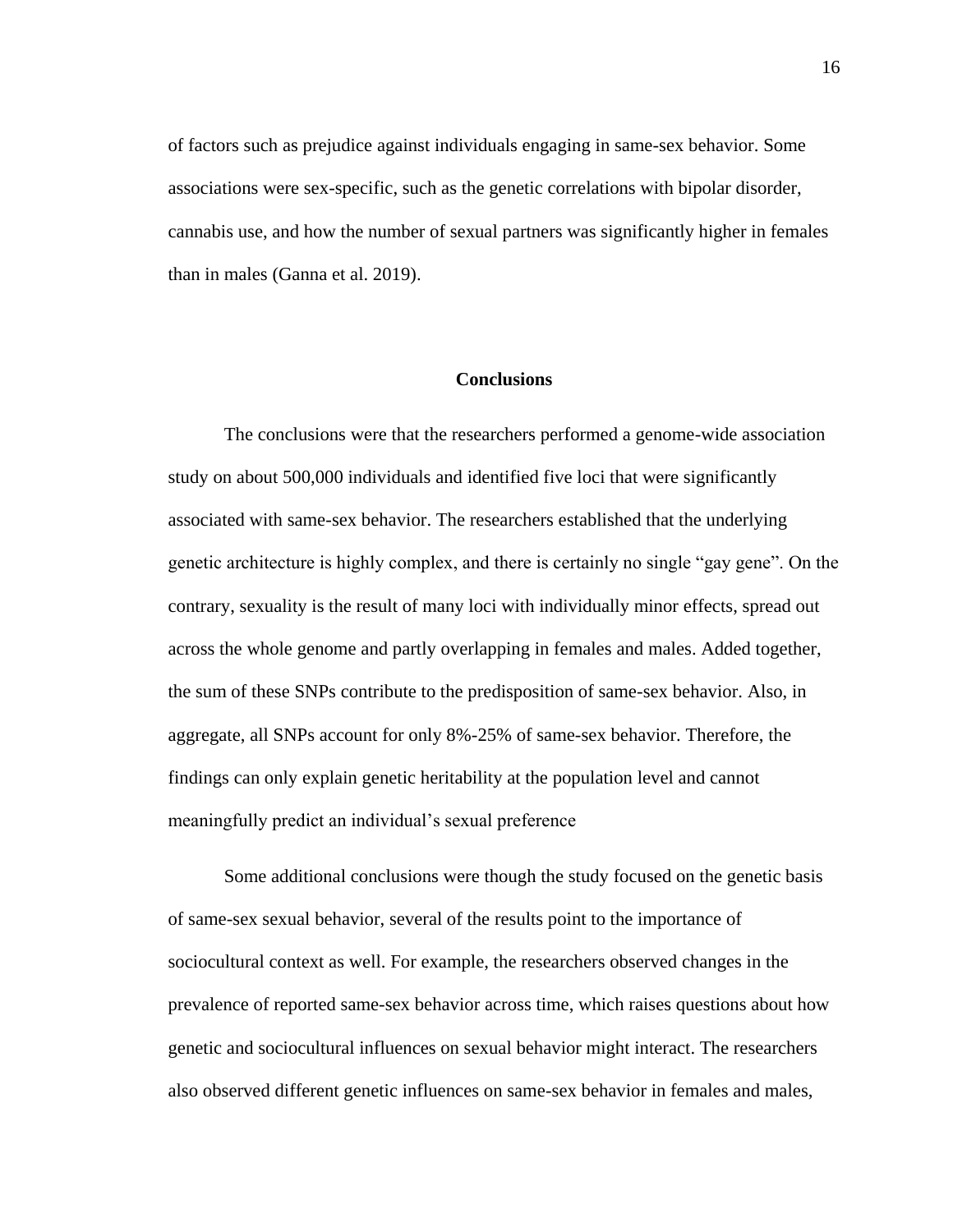which could reflect sex differences in hormonal influences on sexual behavior. For example, how testosterone vs. estrogen plays a part in one's sexual orientation. Finally, the researchers suggest that there is no single spectrum from opposite-sex to same-sex sexual behavior; sexuality is more complicated than that.

Some of the study's limitations are GWASs require a large sample size (in this case, about 500,000 participants), so it is hard to do, which is why it is not used more often. The researchers only studied participants of European descent and from a few Western countries; therefore, studies that have more extensive and more diverse samples will allow for greater insight into how these findings differ across different sociocultural contexts. Also, due to these limitations as well as the fact that the study does not include transgender or intersex individuals, the results are ultimately simplistic.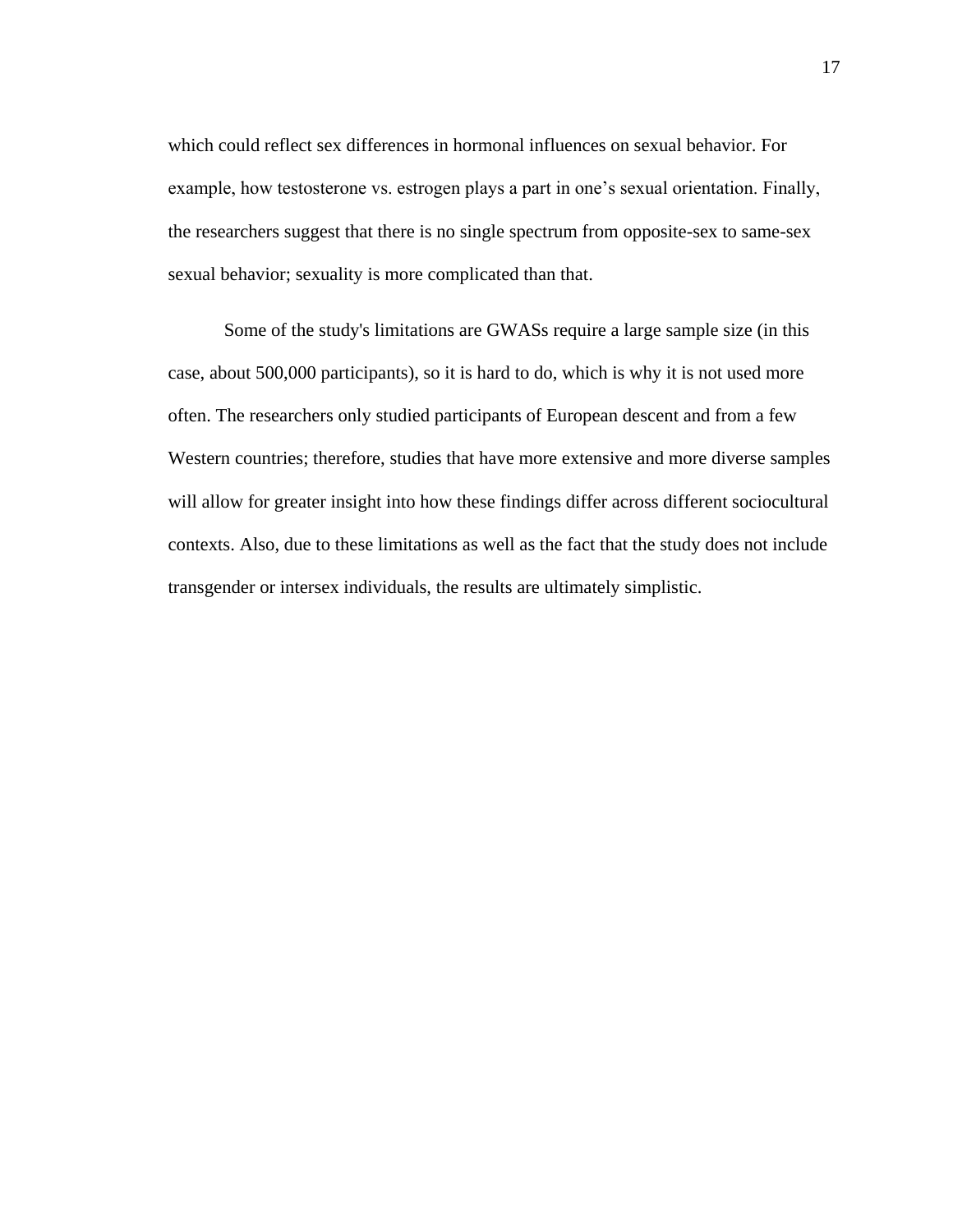## **RECOMMENDATIONS FOR FUTURE STUDIES**

My interpretations of the study are though this research has its limitations, it finally answers the question that sexual orientation is not a choice but instead results from a complex interaction of genetic, environmental, and hormonal factors. Overall, I believe the methods of this research distinguish it from similar studies and make its results more reliable. Furthermore, it paves the way for additional research by raising questions about how factors such as smell contribute to one's sexual orientation. For example, if heterosexual and non-heterosexual individuals have a difference in smell when it comes to pheromones.

While there have been many studies in the past that have looked at the effect of pheromones in human sexual attraction only a handful have looked into how pheromones might differ between heterosexual and non-heterosexual individuals. One such study, "Pheromones and Same-Sex-Sexual Behavior", already begins to investigate an answer to how pheromones affect sexual orientation by expanding on the research of twin studies, family studies, and the study "Large-scale GWAS reveals insights into the genetic architecture of same-sex sexual behavior" (the GWAS study). By expanding the results of these studies, the researchers investigate how the loss of a gene function, specifically the transient receptor potential cation channel 2 (TRPC2) gene, was a determining factor in developing same-sex sexual behavior in some primates such as humans. Furthermore, the researchers determine that the TRPC2 gene could be related to one of the several olfactory genes that is strongly linked to the SNP loci identified in the GWAS study (rs34730029-11q12.1) (Ventura-Aquino & Paredes, 2020). Though the "Pheromones and Same-Sex-Sexual Behavior" study already makes advancements in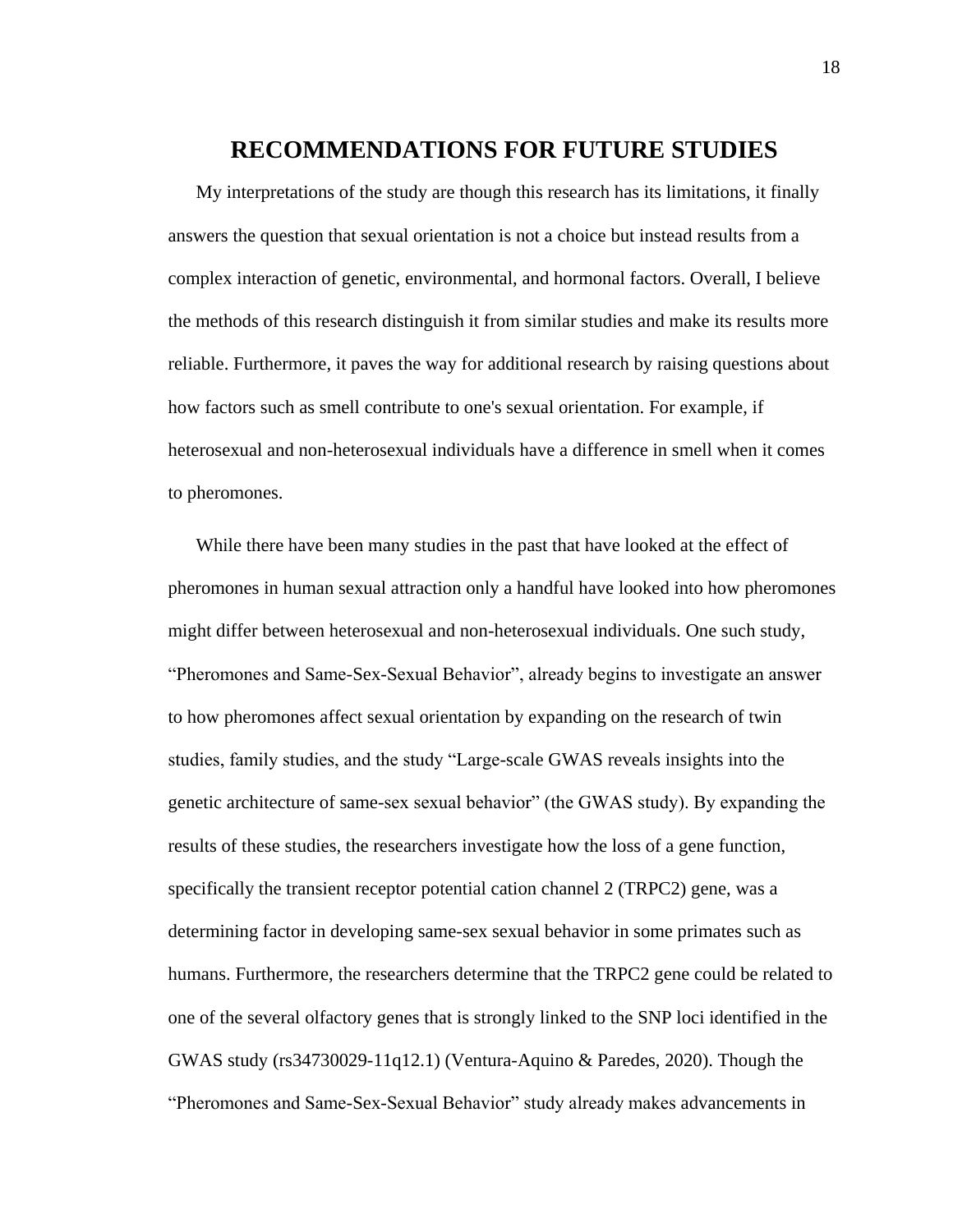expanding the results of previous studies, it could further evolve by addressing the limitations of the GWAS study, such as analyzing the genes of transgender or intersex individuals. Furthermore, this study could evolve by doing an analysis of individuals from as many different demographics as possible and not limiting it to western or European countries.

Another study that could evolve through the results of the GWAS study and expanding on its limitations is the "Neurobiology of gender identity and sexual orientation" study. The study analyzes the balance between one's gender identity, as well as sexual orientation and how major influences such as one's early hormone environment can affect the harmony of them. The data was obtained through basic research in animals, biometric indications of androgens, and through the analysis of previous studies of the clinical conditions associated with sexual development disorders. The study results theorized that regarding gender identity and sexual orientation, more prenatal exposure to testosterone leads to more masculine individuals, and a lack of testosterone leads to more feminine individuals. Though the study was strong, the researchers recognized there were many exceptions to their theory that could not be resolved due to a lack of knowledge at the time. Furthermore, at the time of publishing, the study had many limitations due to a lack of understanding of which genes influence one's sexual orientation or how the genes interact with each other (Roselli, 2018).

By incorporating the results of recent studies of sexual orientation, this study could address some of the unknown questions it could not answer before and overall evolve by overcoming some of its previous limitations. For example, if this study incorporates the five loci identified in the GWAS study, it can evolve by understanding which genes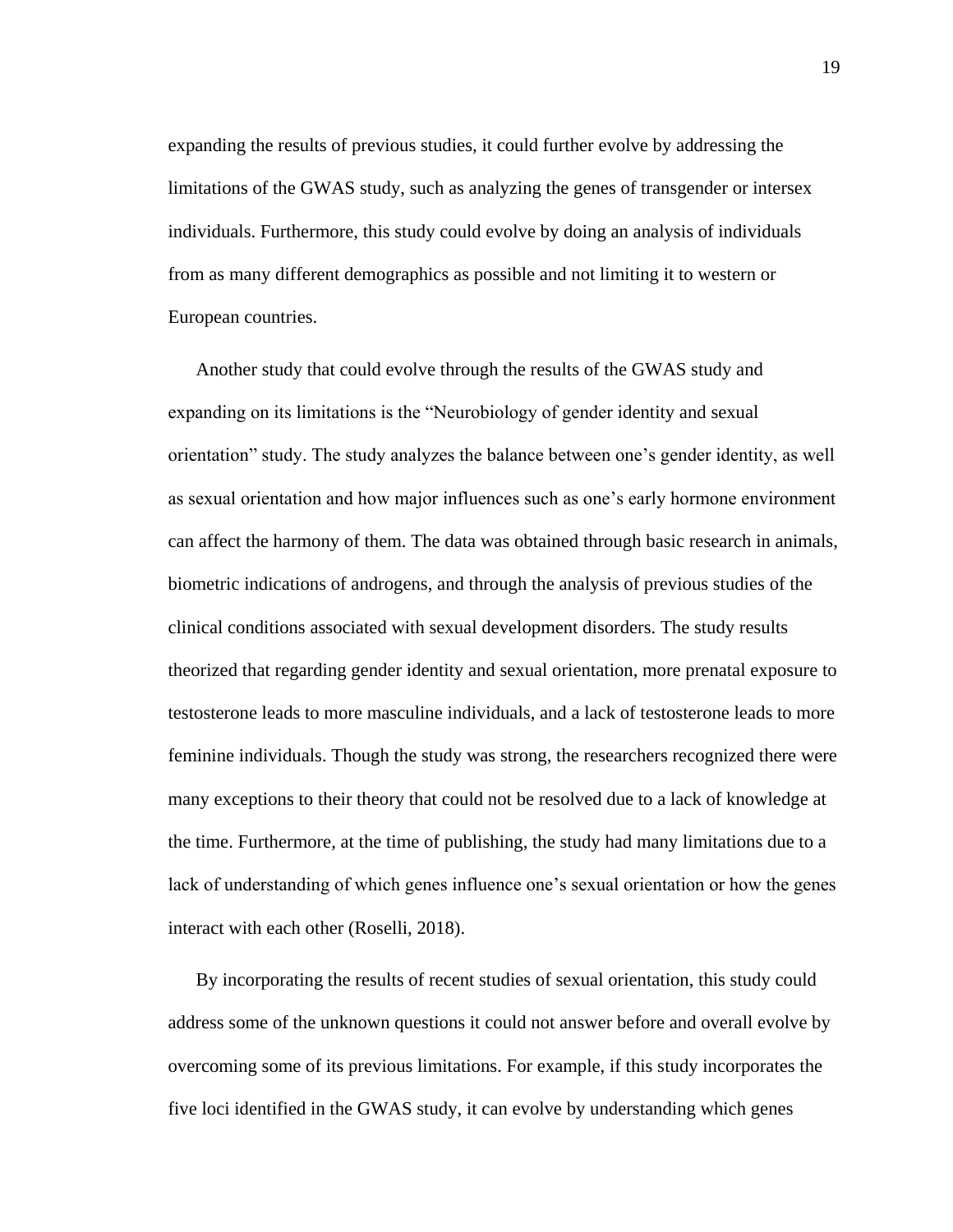influence one's sexual orientation. Also, the SNP (rs1111497512q21.31) identified in the GWAS study already strengthens the idea that sex hormone regulation may be involved in the development of same-sex behavior. As a result, the researchers can expand on this result of the GWAS study and their previous research by understanding how the rs1111497512q21.31 loci influences hormone regulation, especially testosterone.

Another interesting finding of the study was the suggestion that the number of older brothers influences the sexual orientation of males; in other words, the more older brothers a male has, the more likely he is to exhibit same-sex behavior. The study suggested that according to evidence this phenomenon is due to a maternal immune response that is triggered when enough male breeders have already been born (Roselli, 2018). There have been other studies in the past that have come to similar conclusions that the more heterosexual males born into a family, the more likely the next born male will exhibit same-sex behavior; however, the reason for this is unclear (Blanchard, 2017). Another way how this study could evolve would be to examine the reasoning of this phenomenon and why there are exceptions, such as an only child exhibiting same-sex behavior. Furthermore, it would be interesting to explore if the same phenomenon is true for females and non-binary individuals such as trans or intersex.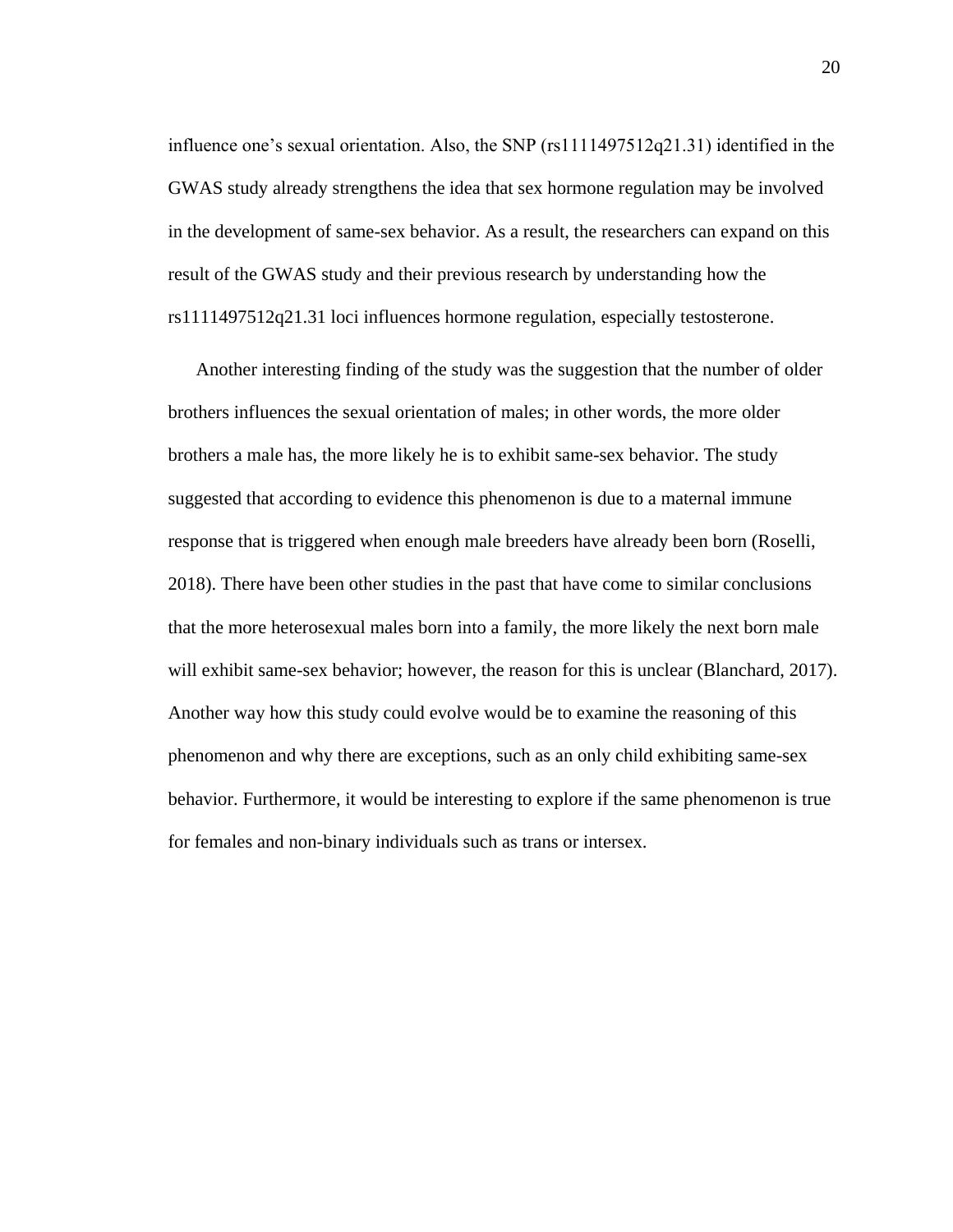## **REFERENCES**

- 1. Flores, A. R., Lewis, D. C., Taylor, J. K., Tadlock, B. L., Miller, P. R., & Haider-Markel, D. P. (2017, June 30). *Degrees of Acceptance: Variation in Public Attitudes toward Segments of the LGBT Community*. [https://journals.sagepub.com/doi/abs/10.1177/1065912917717352.](https://journals.sagepub.com/doi/abs/10.1177/1065912917717352)
- 2. Wyatt, A. L. (2016, January 31). *Recontextualizing Gender and Sexuality Through Ancient and Modern Perspectives*. [https://oaks.kent.edu/ugresearch/2016/2016all/82.](https://oaks.kent.edu/ugresearch/2016/2016all/82)
- 3. Fraïssé, C., & Barrientos, J. (2016, April 22). *The Concept of Homophobia: A Psychosocial Perspective*. Sexologies. [https://www.sciencedirect.com/science/article/pii/S1158136016000116.](https://www.sciencedirect.com/science/article/pii/S1158136016000116)
- 4. Loue, S. (2020, June 30). *Homosexuality: Sin, Crime, Pathology, Identity, Behavior\**. Springer Link. [https://link.springer.com/chapter/10.1007/978-3-030-44150-](https://link.springer.com/chapter/10.1007/978-3-030-44150-0_2#citeas) [0\\_2#citeas.](https://link.springer.com/chapter/10.1007/978-3-030-44150-0_2#citeas)
- *5.* Dessel, A. B., Goodman, K. D., & Woodford, M. R. (2017). *LGBT discrimination on campus and heterosexual bystanders: Understanding intentions to intervene*. Journal of Diversity in Higher Education. <https://psycnet.apa.org/doiLanding?doi=10.1037%2Fdhe0000015>
- 6. Dessel, A. B., Goodman, K. D., & Woodford, M. R. (2017). *LGBT Discrimination on Campus and Heterosexual Bystanders:Understanding Intentions to Intervene*. APA PsychNet. [https://psycnet.apa.org/fulltext/2016-04487-](https://psycnet.apa.org/fulltext/2016-04487-001.pdf?auth_token=cc952438714bef850e6443543cb8401554b8f3a0) [001.pdf?auth\\_token=cc952438714bef850e6443543cb8401554b8f3a0.](https://psycnet.apa.org/fulltext/2016-04487-001.pdf?auth_token=cc952438714bef850e6443543cb8401554b8f3a0)
- 7. Giannobile, S., Jackson, L., & Fagan, J. M. (2016). *Come Out and Get Kicked Out Interventions to Prevent Homelessness of LGBTQ+ Youth*. Rutgers-Lib.
- 8. Stonehem, B. (2016). *Orlando Nightclub Shooting: The Worst Mass Shooting In United States History*. Google Books. [https://www.google.com/books/edition/Orlando\\_Nightclub\\_Shooting\\_The\\_Worst\\_M](https://www.google.com/books/edition/Orlando_Nightclub_Shooting_The_Worst_Mas/oBiiDAAAQBAJ?hl=en&gbpv=1&dq=orlando%2Bnightclub%2Bshooting%2Bgay%2B&pg=PP9&printsec=frontcover) [as/oBiiDAAAQBAJ?hl=en&gbpv=1&dq=orlando%2Bnightclub%2Bshooting%2Bga](https://www.google.com/books/edition/Orlando_Nightclub_Shooting_The_Worst_Mas/oBiiDAAAQBAJ?hl=en&gbpv=1&dq=orlando%2Bnightclub%2Bshooting%2Bgay%2B&pg=PP9&printsec=frontcover) [y%2B&pg=PP9&printsec=frontcover.](https://www.google.com/books/edition/Orlando_Nightclub_Shooting_The_Worst_Mas/oBiiDAAAQBAJ?hl=en&gbpv=1&dq=orlando%2Bnightclub%2Bshooting%2Bgay%2B&pg=PP9&printsec=frontcover)
- 9. Kaufman, G., & Compton, D. L. (2020). *Attitudes Toward LGBT Marriage and Legal Protections Post-Obergefell*. Sexuality Research and Social Policy. [https://link.springer.com/content/pdf/10.1007/s13178-020-00460-y.pdf.](https://link.springer.com/content/pdf/10.1007/s13178-020-00460-y.pdf)
- 10. Jones, J. M. (2021, February 24). *LGBT Identification Rises to 5.6% in Latest U.S. Estimate*. Gallup.com. [https://news.gallup.com/poll/329708/lgbt-identification-rises](https://news.gallup.com/poll/329708/lgbt-identification-rises-latest-estimate.aspx)[latest-estimate.aspx.](https://news.gallup.com/poll/329708/lgbt-identification-rises-latest-estimate.aspx)
- 11. Bailey, M. J., Vasey, P. L., Diamond, L. M., Breedlove, M. S., Vilain, E., & Epprecht, M. (2016, April 25). *Sexual Orientation, Controversy, and Science*. SAGE Journals. [https://journals.sagepub.com/doi/full/10.1177/1529100616637616.](https://journals.sagepub.com/doi/full/10.1177/1529100616637616)